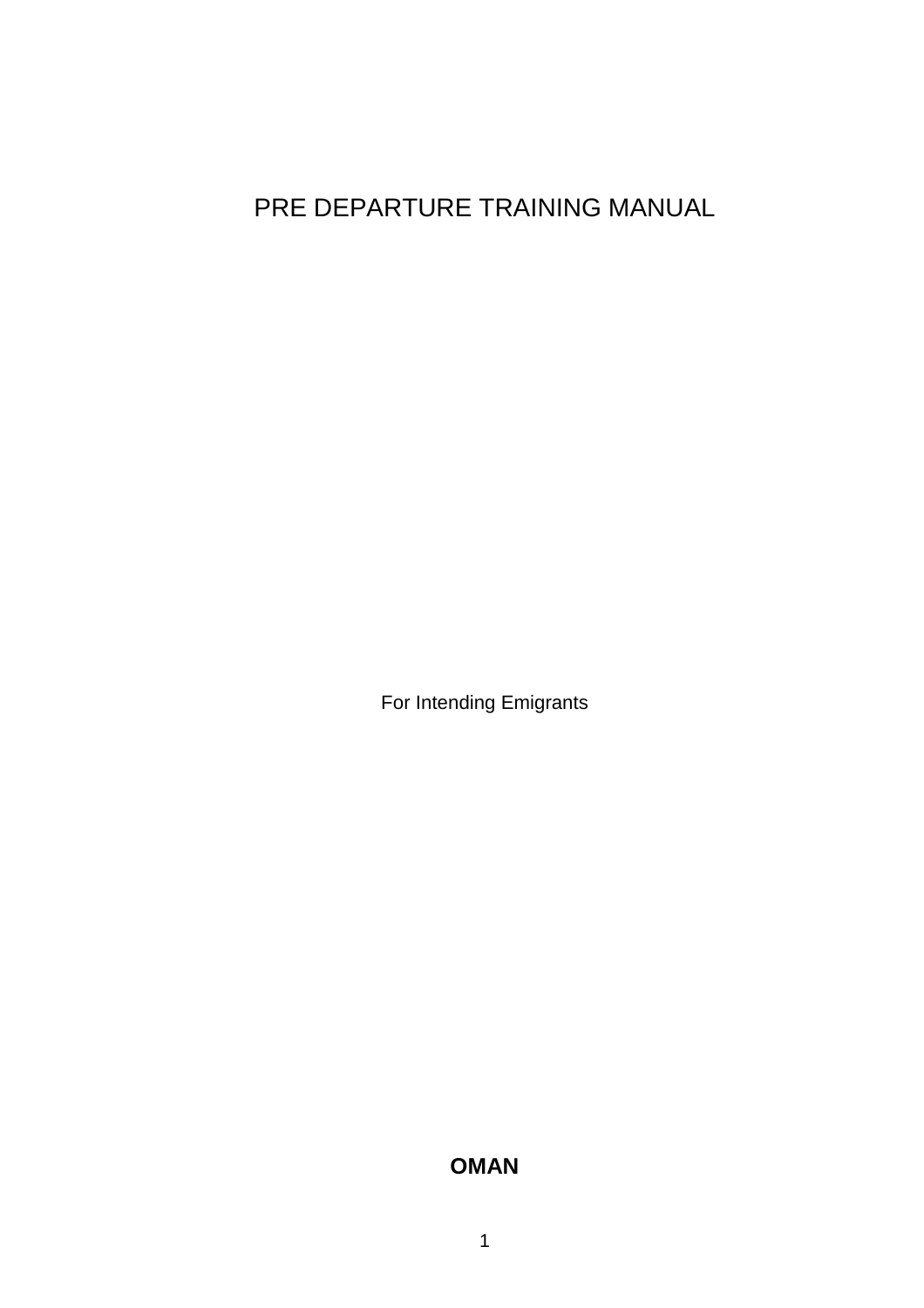#### **Part – I**

## **GENERAL INFORMATION FOR OVERSEAS MIGRANTS**

#### **Definition**

Emigration, in this context, means the departure of any person from India with a view to taking up any employment (whether or not under an agreement or other arrangements to take up such employment, with or without the assistance of a registered Recruiting Agent or employer) in any country or place outside India.

## **The Present Situation**

Every year hundreds of thousands of Indians emigrate in search of job. The effect of economic liberalization in India is visible on labour migration too. One of the striking features of labour migration from India is that more than 90 percent of the total outflow is to the Middle East.

## **The Emigration Act**

The Emigration Act, 1983, seeks to safeguard the interests and ensure the welfare of emigrants. Only the recruiting agents registered with the Ministry of Overseas Indian Affairs are eligible as per the Act to conduct the business of recruitment for overseas employment and they are required to obtain proper Registration Certificates (RC) from the Protector General of Emigrants.

The Ministry of Overseas Indian Affairs, administers the Emigration Act through the eight offices of Protector of Emigrants (POEs). The offices are located at Delhi, Mumbai, Kolkata, Chennai, Chandigarh, Cochin, Hyderabad and Thiruvananthapuram.

## **Service Charge**

No recruiting agent shall collect from the worker the charges more than the equivalent of his wages for forty-five days as offered under the employment contract, subject to a maximum of twenty thousand rupees, in respect of the services provided and shall issue a receipt to that worker for the amount collected in this regard.

## **Emigration Check Required (ECR) Category**

Categories of persons, whose passports have been endorsed as "Emigration Check Required" (ECR), if intending to travel to an ECR country (Listed on page 3) for employment purposes, are required to obtain emigration from the Protector of Emigrants (POEs) either directly or through the recruitment agents or through the employer concerned.

## **Emigration Check Not Required (ECNR) Category**

Section 22 of the Emigration Act, 1983 provides that no citizen of India shall migrate unless he obtains authorization from the concerned POE in the prescribed manner and form. However, with a view to facilitating the movement of the workers, 13 categories of persons (listed later in this chapter) have been exempted from this requirement and have been placed under "Emigration Check Not Required' (ECNR) category. Such persons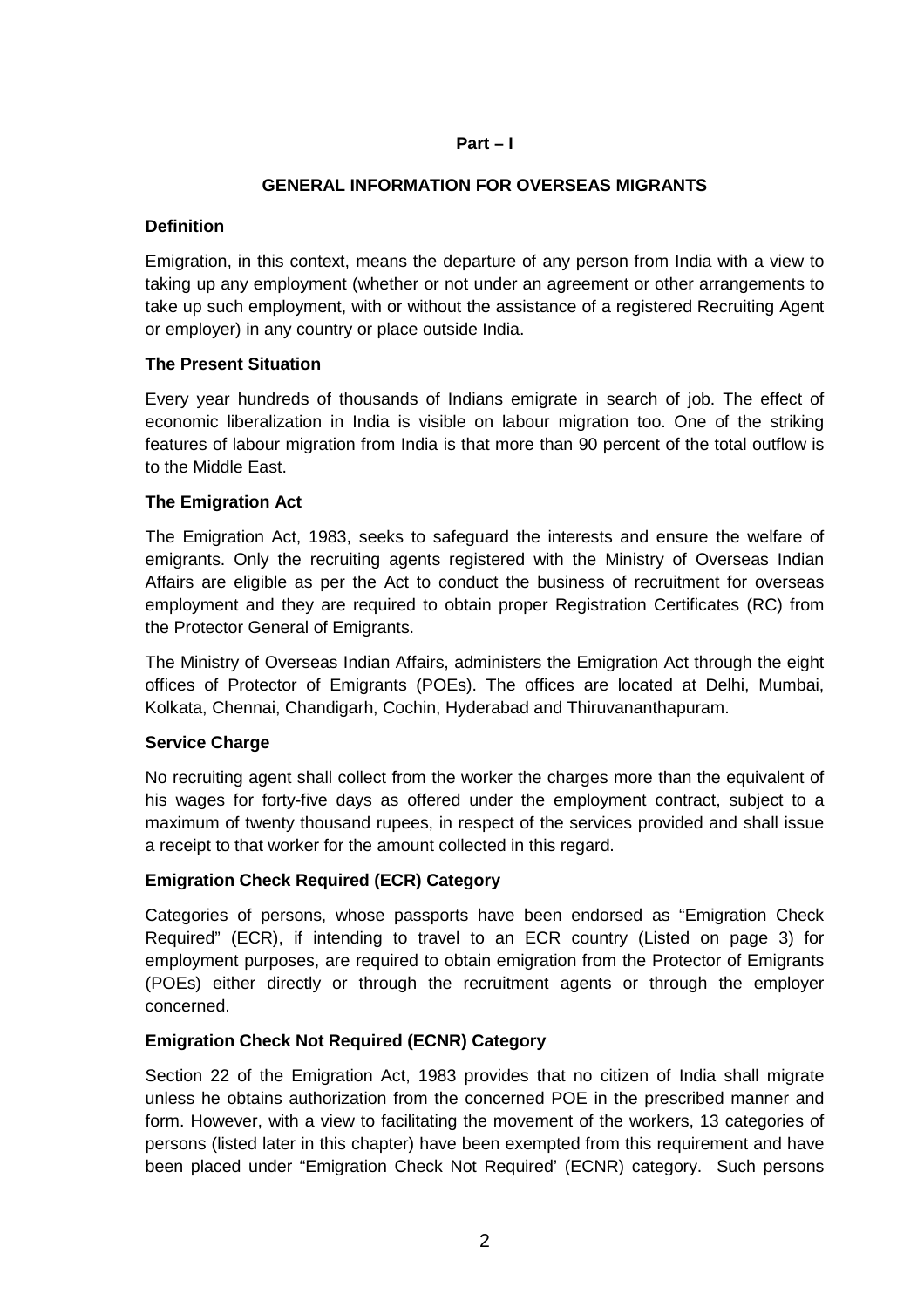are not required to obtain any emigration clearance from the offices of POEs before seeking employment abroad.

## **Countries with ECR / ECNR status**

There are total of 175 countries (called as ECNR countries) do not require emigration clearance, whereas 17 countries are listed as emigration check required countries, they are listed below:

# **List of Countries for which Emigration Clearance is Required (ECR)**

- 1. Afghanistan
- 2. Bahrain
- 3. Indonesia
- 4. Iraq
- 5. Jordan
- 6. Kingdom of Saudi Arabia
- 7. Kuwait
- 8. Lebanon
- 9. Libya
- 10. Malaysia
- 11. Oman
- 12. Qatar
- 13. Sudan
- 14. Syria
- 15. Thailand
- 16. United Arab Emirates
- 17. Yemen

# **List of Persons/Categories of Workers in whose case Emigration Check is Not Required**

- 1. All holders of Diplomatic/ Official Passports
- 2. All Gazetted Government Servants
- 3. All Income-tax payers (including agricultural income tax payers) in their individual capacity
- 4. All professional degree holders, such as Doctors holding MBBS degrees or Degrees in Ayurveda or Homeopathy; Accredited journalists; Engineers; Chartered Accountants; Lecturers; Teachers; Scientists; Advocates etc.
- 5. Spouses and dependent children of category of persons listed from (2) to (4).
- 6. Persons holding class 10 qualification or higher degrees.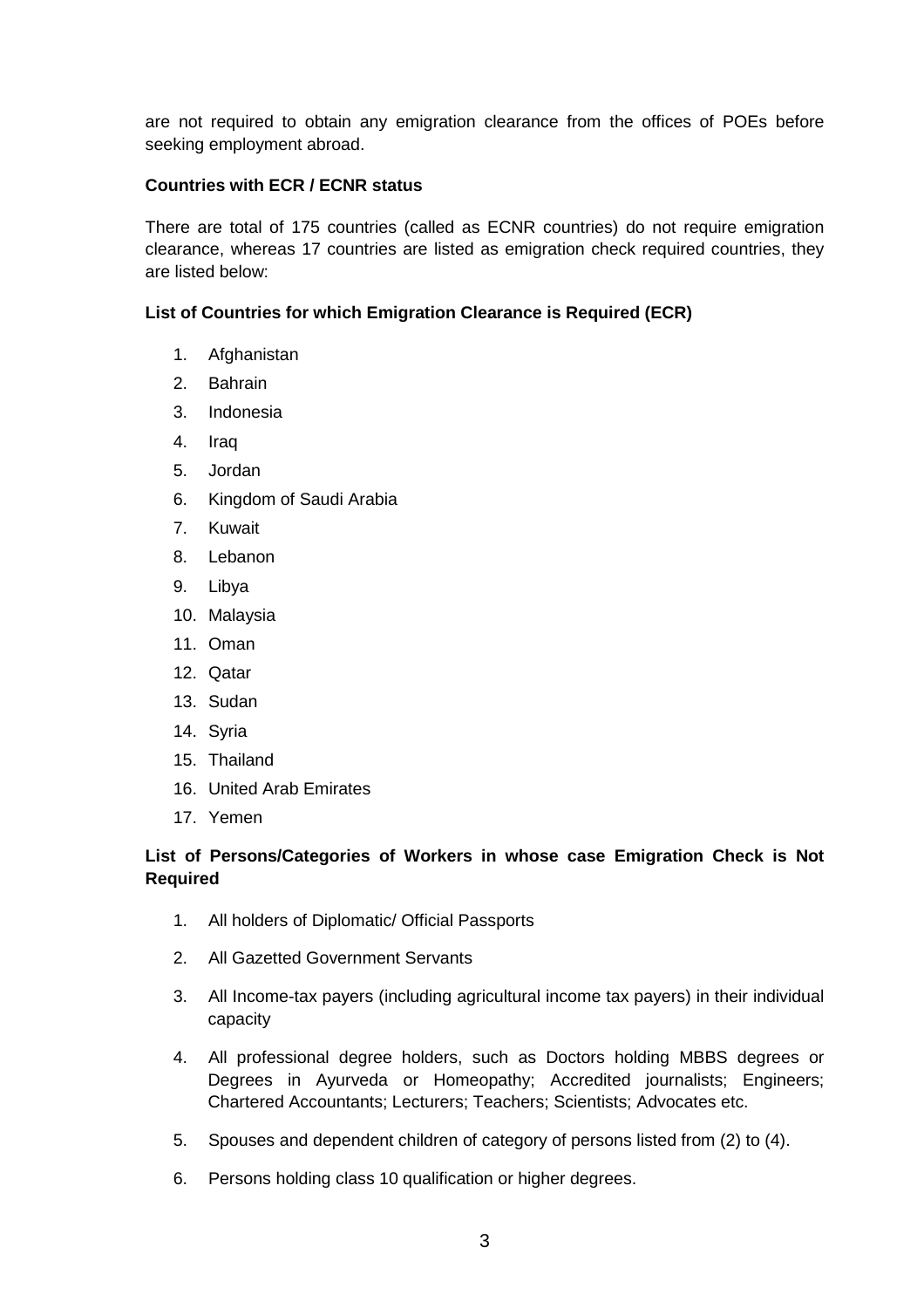- 7. Seamen who are in possession of CDC or Sea Cadets, Desk Cadets (i) who have passed final examination of three year B.Sc. Nautical Sciences Courses at T S Chanakya, Mumbai; and (ii) who have undergone three months pre-sea training at any of the government approved Training Institutes such as T S Chanakya, T S Rehman, T S Jawahar, MTI (SCI) and NIPM, Chennai after production of identity cards issued by the Shipping Master, Mumbai/ Kolkata/ Chennai
- 8. Persons holding permanent immigration visas, such as the visas of UK, USA and Australia.
- 9. Persons possessing two years' diploma from any institute recognized by the national Council for Vocational Training (NCVT) or State Council of Vocational Training (SCVT) or persons holding three years' diploma/equivalent degree from institutions like polytechnics recognized by Central/State Governments.
- 10. Nurses possessing qualifications recognized under the Indian Nursing Council Act, 1947.
- 11. All persons above the age of 50 years.
- 12. All persons who have been staying abroad for more than three years (the period of three years could be either in one stretch or broken) and spouses.
- 13. Children below 18 years of age.

## **Guidelines for Emigration Clearance**

The procedure for emigration clearance has been simplified. Emigration clearance to individuals/groups is granted on the same day on which the application is made at any of the offices of the Protector of Emigrants (POE).

## **Procedure for Emigration Clearance**

- 1) Emigration clearance will be made on the passport when the individual approaches either directly or through a registered Recruiting Agent or through the employer concerned.
- 2) In cases in which the profession indicated in visa does not tally with the profession indicated in the passport, an affidavit may be obtained from the Recruiting Agent/Employer concerned.
- 3) No clearance may be given for Iraq unless specifically authorized by Indian Embassy in Iraq.
- 4) No emigration clearance shall be granted for recruiting Indian nationals for any Foreign Employer placed in 'Prior Approval Category' (PAC)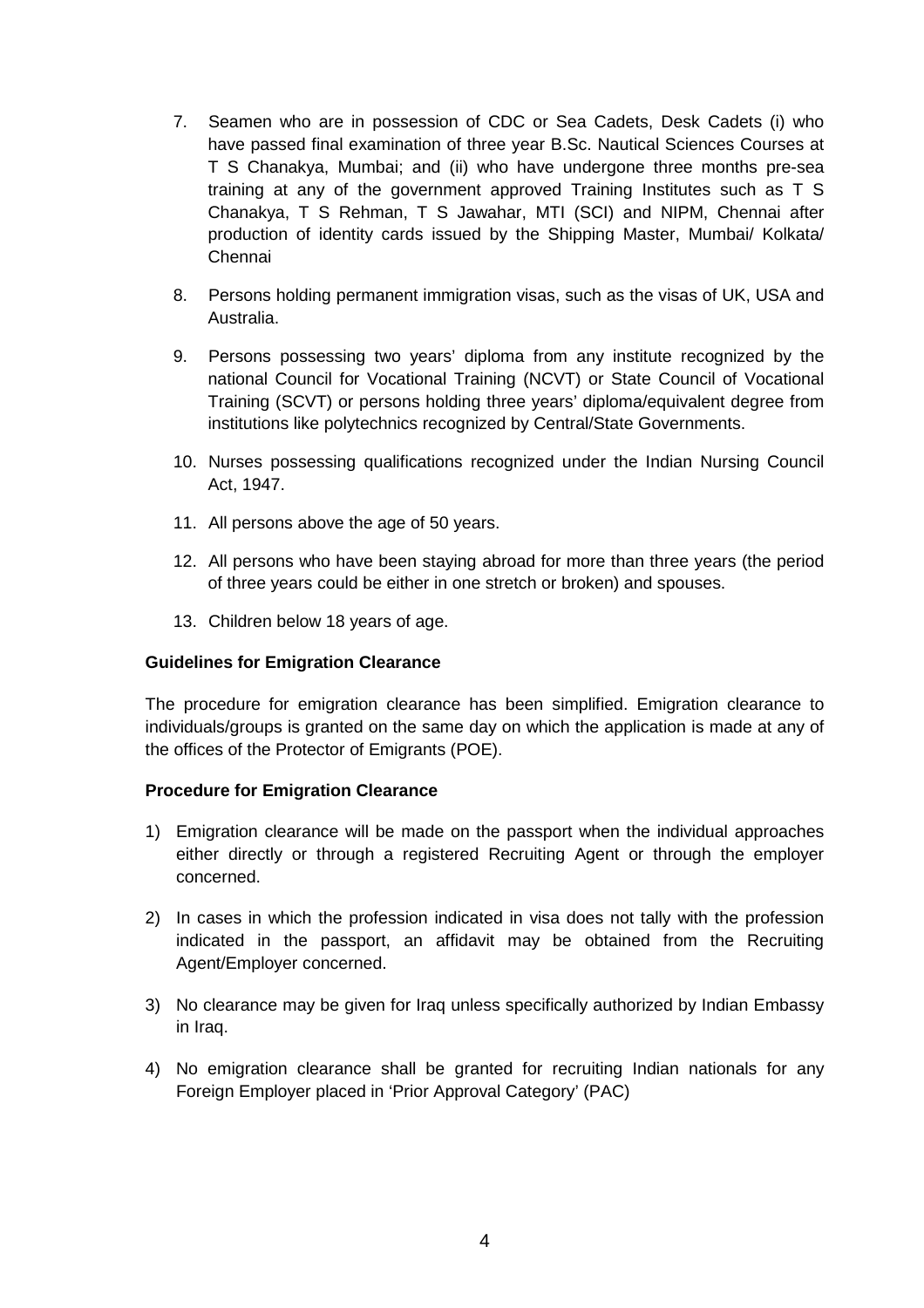# **Applying for Emigration Clearance**

The application for emigration clearance should be made in the prescribed form with prescribed particulars by the applicant directly or through a Recruiting Agent or through the employer concerned to the POE.

## **Documents required for Semi-Skilled Workers**

Semi-skilled individuals who seek emigration clearance directly from the Protectors of Emigrants (and not through Recruiting Agents) are required to produce the following documents in original for scrutiny and return:

- 1) Passport valid for a minimum period of six months with valid visa.
- 2) Employment contract from foreign employer duly attested by the Indian Mission.
- 3) Challan towards deposit of prescribed fee.
- 4) Valid Pravasi Bharatiya Bima Policy

## **Documents required for Unskilled Workers**

Unskilled workers and women (not below 30 years of age) seeking employment abroad as housemaids/ domestic workers shall continue to furnish (in original) the following documents at the time of obtaining emigration clearance:

- 1) Passport valid for a minimum period of six months with valid Visa.
- 2) Work agreement from the foreign employer duly attested by the Indian Mission and signed by employer and employee or Permission letter from the concerned Indian Mission/ Post.
- 3) Challan towards deposit of prescribed fee.
- 4) Valid Pravasi Bharatiya Bima Policy
- 5) Approval of the Ministry, if the female worker is below 30 years of age.

## **Documents required for Emigration Clearance (Through Project Exporter)**

- 1. Valid Passport (Valid for at least 6 months)
- 2. Valid visa in English language.
- 3. Permit issued by Ministry of Overseas Indian Affairs, with effective date of validity.
- 4. Valid Pravasi Bharatiya Bima Policy
- 5. Valid Bank Guarantee

The Protector of Emigrants (POE) shall, after satisfying himself about the accuracy of the particulars mentioned in the application and in the other documents submitted along with the application, grants emigration clearance in the prescribed manner and form. In case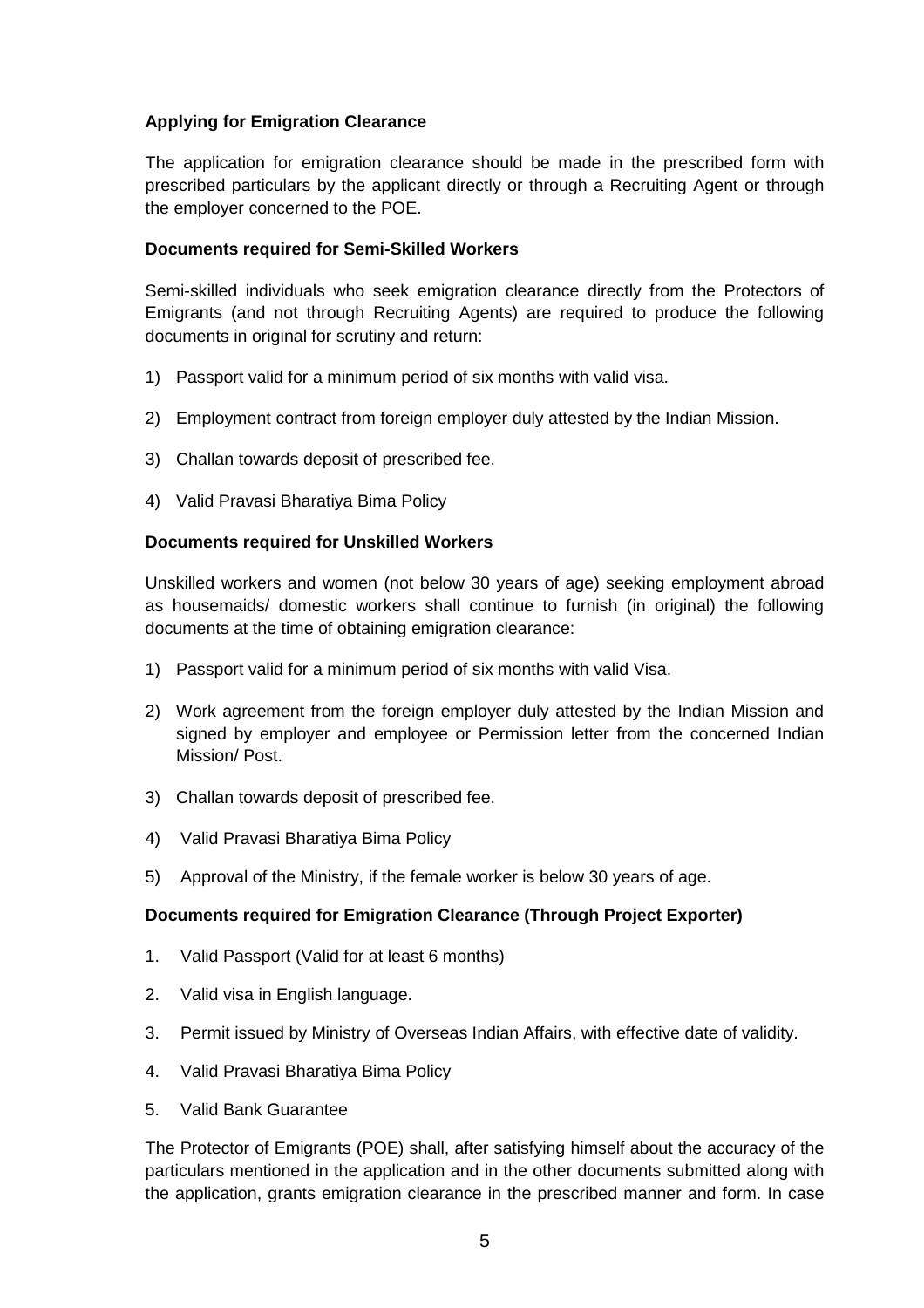there is any deficiency, the POE shall intimate the same by order in writing to the applicant or, as the case may be, the Recruiting Agent or employer, through whom the applications have been made about the deficiencies and require him to make good such deficiencies within such time as may be specified in the order or reject the application.

## **Details of the Pravasi Bharatiya Bima Yojana (PBBY)**

- The Pravasi Bharatiya Bima Yojana (PBBY) was started in 2003. The PBBY was upgraded as the Pravasi Bharatiya Bima Yojana, 2006 to provide broader coverage to the emigrant workers.
- The scheme has been further modified in 2008. The emigrant workers get a minimum insurance cover of Rs. 10 lakhs (instead of Rs. 5 lakhs) and the policy will be for the period of employment contract, i.e. either 2 years or 3 years as the case may be. The reduced premium along with other benefits have been made effective from 01.04.08.

| <b>Item</b>                                                                                       | <b>PBBY 2006</b>                         | <b>PBBY 2008</b>                                                                  |
|---------------------------------------------------------------------------------------------------|------------------------------------------|-----------------------------------------------------------------------------------|
| Minimum sum for which insured<br>under PBBY                                                       | <b>Rs. 5.00 Lakhs</b>                    | <b>Rs. 10.00 Lakhs</b>                                                            |
| <b>Hospitalization (Medical</b><br>Expenses) Covering injuries /<br>sickness / ailment / diseases | Rs. 50,000/-                             | Rs. 75,000/-                                                                      |
| Repatriation covers for medical<br>unfit                                                          | Actual one-way economy<br>class air fare | Actual one-way economy<br>class air fare                                          |
| Family Hospitalization in India                                                                   | Rs. 25,000/-                             | Rs. 50,000/-                                                                      |
| Maternity                                                                                         | Rs. 20,000/-                             | Rs. 25,000/-                                                                      |
| Attendant                                                                                         | Actual one-way economy<br>class air fare | Actual one-way economy<br>class air fare                                          |
| Legal Expenses                                                                                    | Rs. 25,000/-                             | Rs. 30,000/-                                                                      |
| Actual Premium to be charged<br>(without any hidden costs)                                        | Rs. 475/- for the contract<br>period     | Rs. 275/-for 2 years<br>policy period.<br>Rs. 375/- for 3 years<br>policy period. |

• A comparative statement of PBBY 2006 and PBBY 2008 is as under:

# **This policy is available from undernoted Insurance Companies:-**

- 1. Oriental Insurance Company Ltd.
- 2. United Insurance Company Ltd.
- 3. National Insurance Company Ltd.
- 4. ICICI Lombard.
- 5. Star Health & Allied Insurance Co. Ltd.
- 6. IFFCO Tokyo
- 7. Bajaj Allianz General Insurance Co. Ltd.
- 8. Reliance General Insurance Co. Ltd.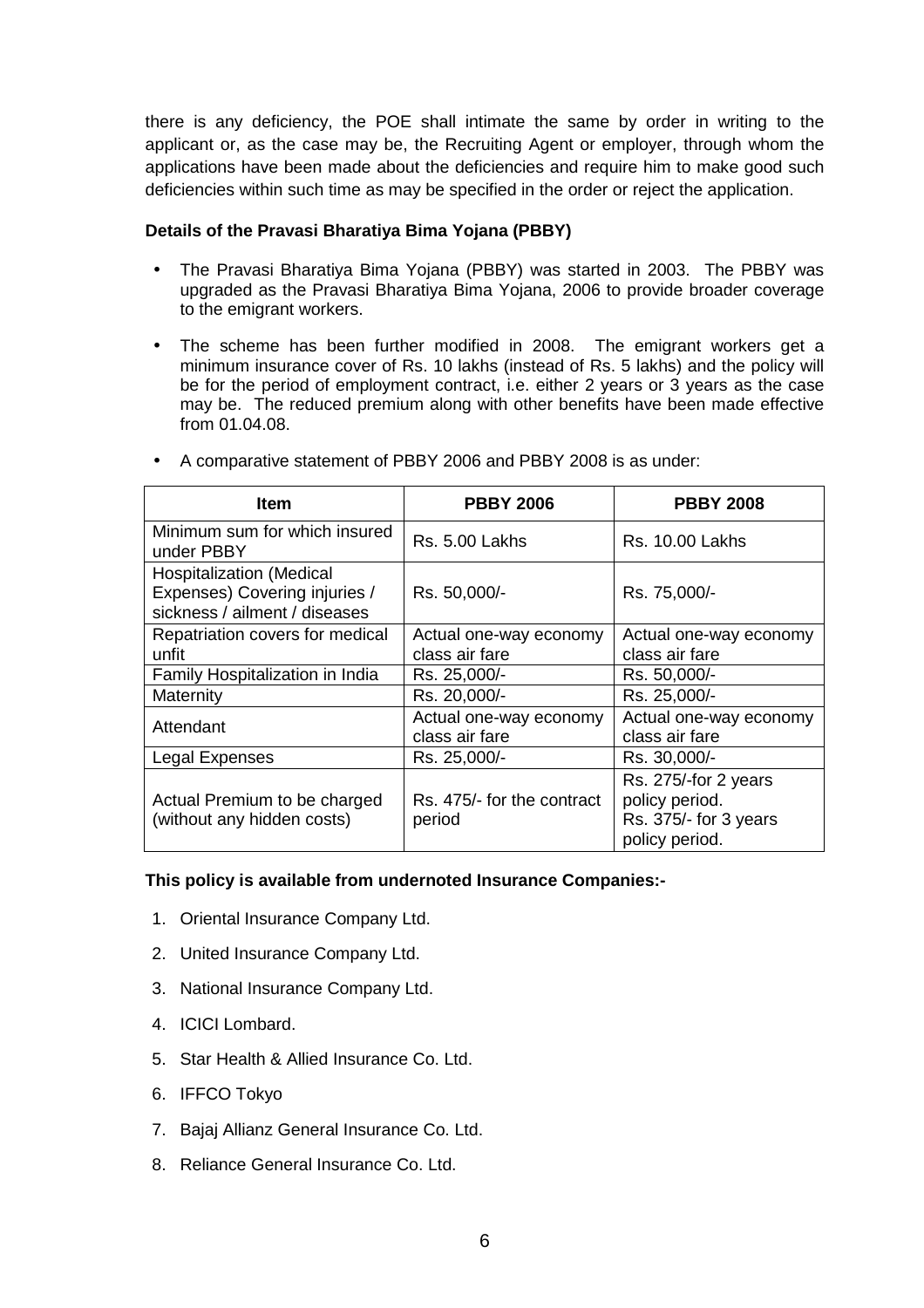## **Claim Procedure**

Insured worker is supposed to have the copy of PBBY insurance policy with him. Name of the nominee is so mentioned on the policy, in view of the eventuality of death of insured.

In the event of claim, insured worker/claimant has to lodge a claim under the policy, with the respective insurance company's office wherefrom the policy was issued, if not specifically provided by the insurance company otherwise. While doing so, claimant has to indicate the policy number and details of accident. In the event of death, nominee has to lodge the claim.

After intimation of reported claim, insurance company intimates the insured/claimant the details of documents required to settle the claim. After processing such requisite documents, claim amount is paid to the insured worker/claimant, as the case may be.

## **Do's and Don't Do's**

In the Oman, laws demand that you must not move about in public without your "Iquama". "Iquama" are identity cards / labour cards issued to all expatriates soon after they settle down on their jobs.

Oman does not allow change in job sponsorship, but only after prior permission is obtained.

- The emigrant workers must get their service agreements prepared in both English and Arabic. They should not part with their passports and copies of the service contracts.
- Non-payment or delayed payment of wages could be reported to Indian missions, for redressal of grievances.
- Workers are given gratuity equivalent to 21 days' wages for every completed year of service.

## **Verification of the genuineness of visa/an employment documents**

The matter may be referred to the Embassy of India in the destination country, if necessary, with full particulars of the sponsor company (Name, Address, Telephone and Fax No.) which issued the visa, along with Passport particulars.

## **Fate of Indian Nationals with 'Visit visa'**

Some companies issue 'Visit Visa' (commercial 'visit visa') to meet their urgent manpower requirement for short-term work. After the work is finished, workers are allowed to come back to the home country. In case the employer needs them for further period; employer may arrange employment visa for such workers.

Visit visa is different from employment visa and it is not covered by the labour laws of the destination countries. Therefore visit visa workers do not have legal rights.

## **Employment Contract**

Indian workers are advised to obtain written contract duly signed by the sponsor / employer company before their arrival in the destination country.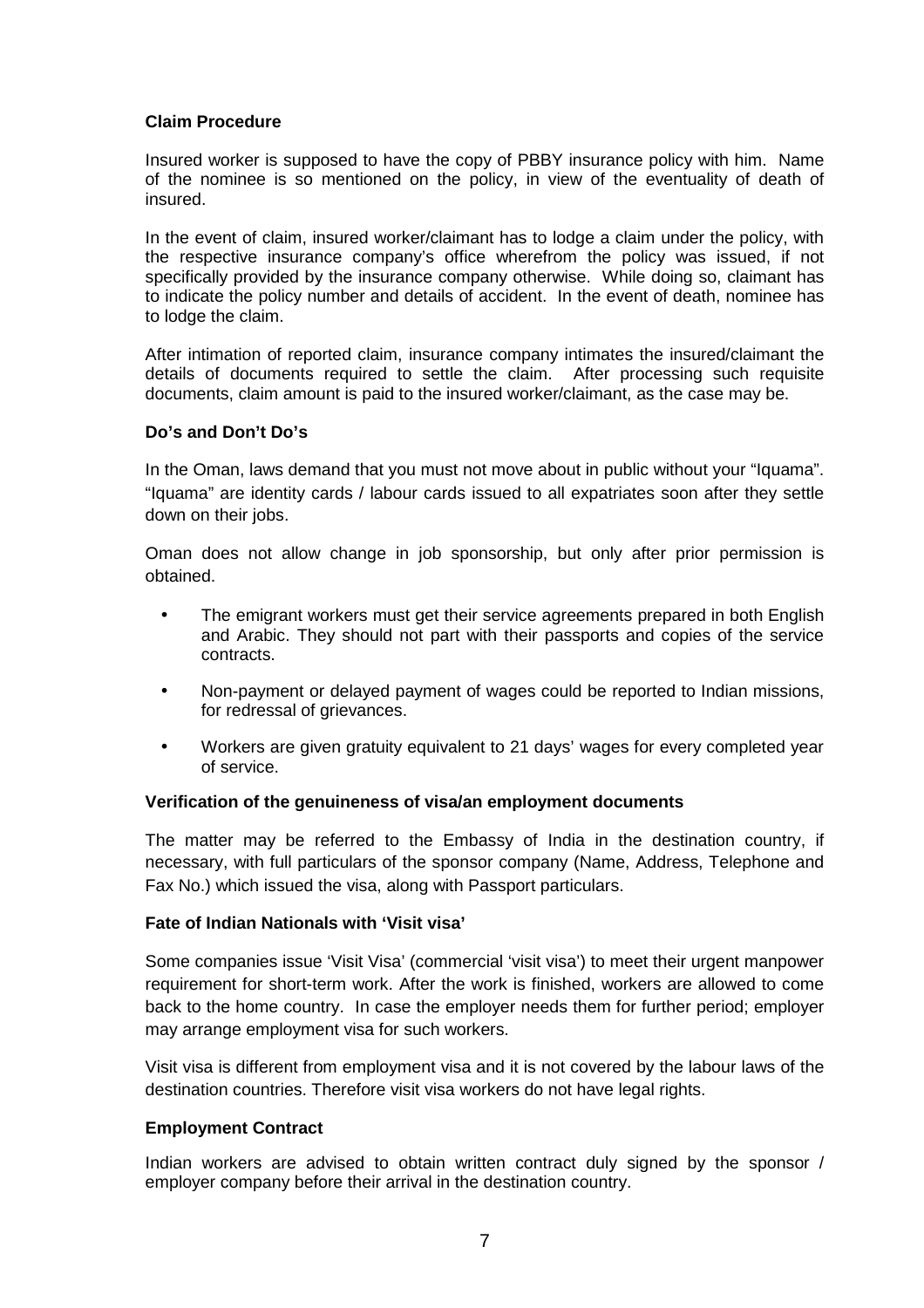The official language of the contract recognized by the Gulf countries is Arabic. In a bilingual contract (English and Arabic), the Arabic version prevails in case of any dispute on the clauses of the contract.

#### **Essential terms for a contract**

The contract should contain all-important terms of employment as per 15(2) of Emigration Rules.

- (i) Period of employment/place of employment;
- (ii) Wages and other conditions of service;
- (iii) Free food or food allowance provision;
- (iv) Free accommodation;
- (v) Provision in regard to disposal, or transportation to India, of dead body of the emigrant;
- (vi) Working hours, overtime allowance, other working conditions, leave and social security benefits as per local labour laws;
- (vii) To-and-fro air-passage at the employers' cost; and
- (viii) Mode of settlement of disputes;

## **Obtaining copy of the contract while in India**

As per the instructions of the Government of India, recruitment agents are expected to provide a copy of employment contract to each worker before his/her departure. To safeguard his/her own interest, an individual worker has to demand from the recruitment agent a copy of the duly signed contract before departure. Complaints may be lodged against defaulting agencies with the nearest Protector of Emigrants.

## **Important Documents**

In addition to all the originals, copies of the following documents may be retained with the employee.

- 1. Employment contract,
- 2. Passport,
- 3. Visa and
- 4. Certificates of educational qualification

## **Guidelines for those Emigrating through RAs**

- Be sure of your Recruiting Agent. Ask him to show his Registration Certificate issued by the Protector General of Emigrants, Govt. of India. Do not deal with him unless he is registered and the registration is valid. In case of doubt, check with any of the offices of the Protectors of Emigrants (POEs) or the Protector General of Emigrants (PGE).
- DO NOT deal with sub-agents as they are not permitted under the Emigration Act, 1983 and Rules.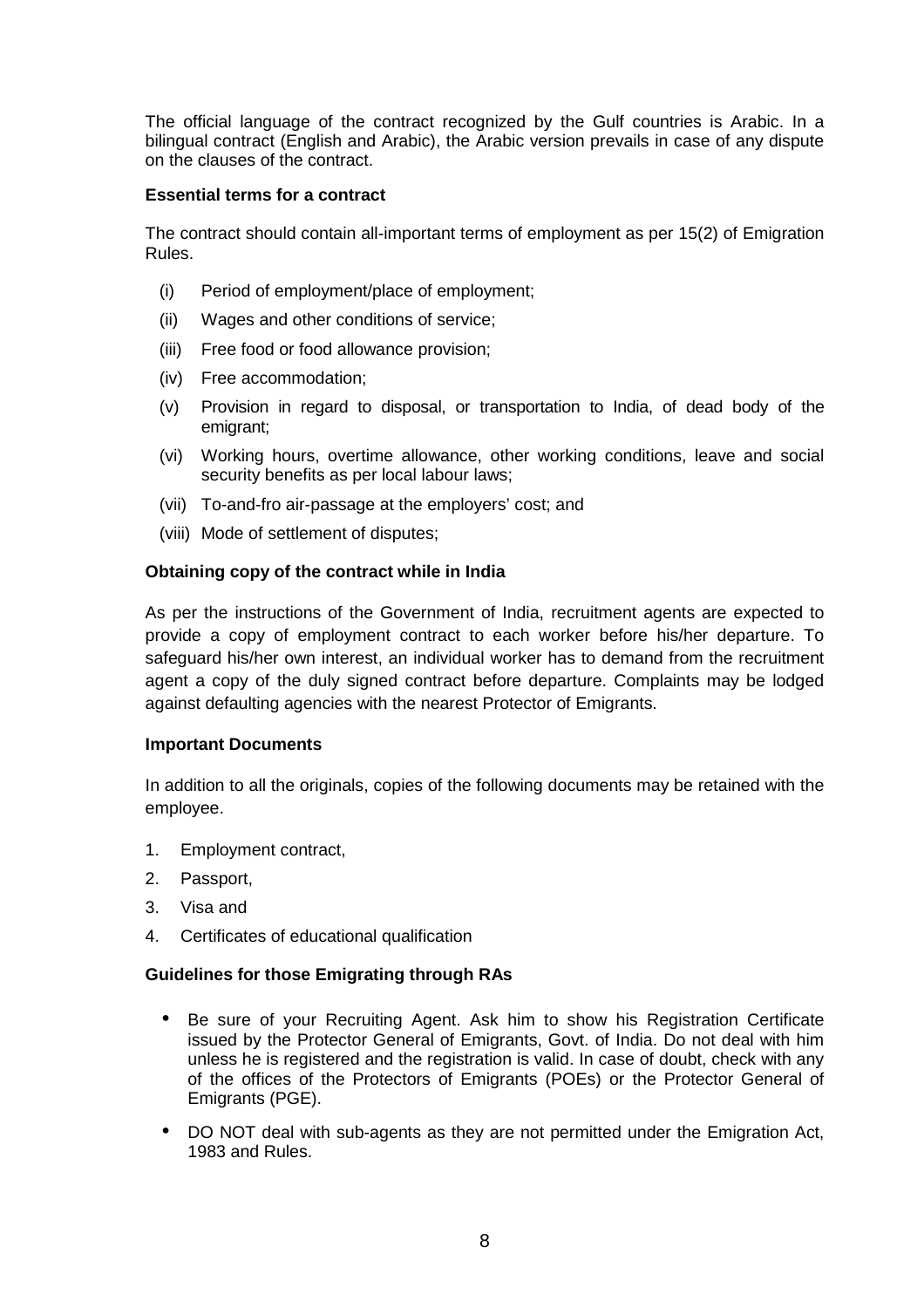- Ask the Recruiting Agent to show you the Demand Letter and Power of Attorney from the foreign employer.
- Also carefully go through the Employment Contract detailing the salary/wage levels and other service conditions.
- DO NOT pay the Agent anything other than the service charge more than the equivalent of his wages for forty-five days as offered in the employment contract, subject to a maximum of twenty thousand.
- Make payments preferably by Demand Draft or Cheque and obtain a receipt.

Complaints of overcharging or cheating can be lodged with the concerned POE or with the Protector General of Emigrants (PGE).

#### **Check before Departure**

- Ensure you have a valid Passport at least for six months. A valid Visa must be either stamped on or accompany your Passport. Always keep a photocopy of your Passport and Visa.
- You must possess a copy of the Employment Contract signed by you and your foreign employer duly attested by the registered recruiting agent.
- Insist on a copy of Employment Contract in English duly authenticated by the recruiting agent.
- Open a Savings Bank N.R.E. Account in one of the Banks in India to enable you to send your remittances from abroad.
- Get familiar with local labour laws, working and living conditions of the country of employment. Keep complete address of the Indian Embassy there, with you.

#### **In the Country of your Employment**

- Obtain a Resident Permit or Identity Card, Labour Card or IQUAMA.
- DO NOT part with your Passport and copy of Employment Contract signed by you in India.
- DO NOT sign any other Employment Contract or any blank paper.
- DO NOT strike work or resort to agitations. These are illegal under Oman's labour laws. You could be arrested, imprisoned and also deported.
- AVOID all contacts that may result in AIDS a dreaded disease.
- Keep in touch with the nearest Indian Mission and report any complaints about nonpayment or delayed payment of wages or compensations or any other problem to the Indian Mission.

#### **Customs Formalities**

- Personal baggage Customs checking is VERY STRICT. Kindly co-operate with the Customs staff at the International Airport.
- Ensure that you do not carry any narcotics or alcoholic drinks. Alcohol is strictly prohibited. Its consumption is a serious offence attracting severe punishment.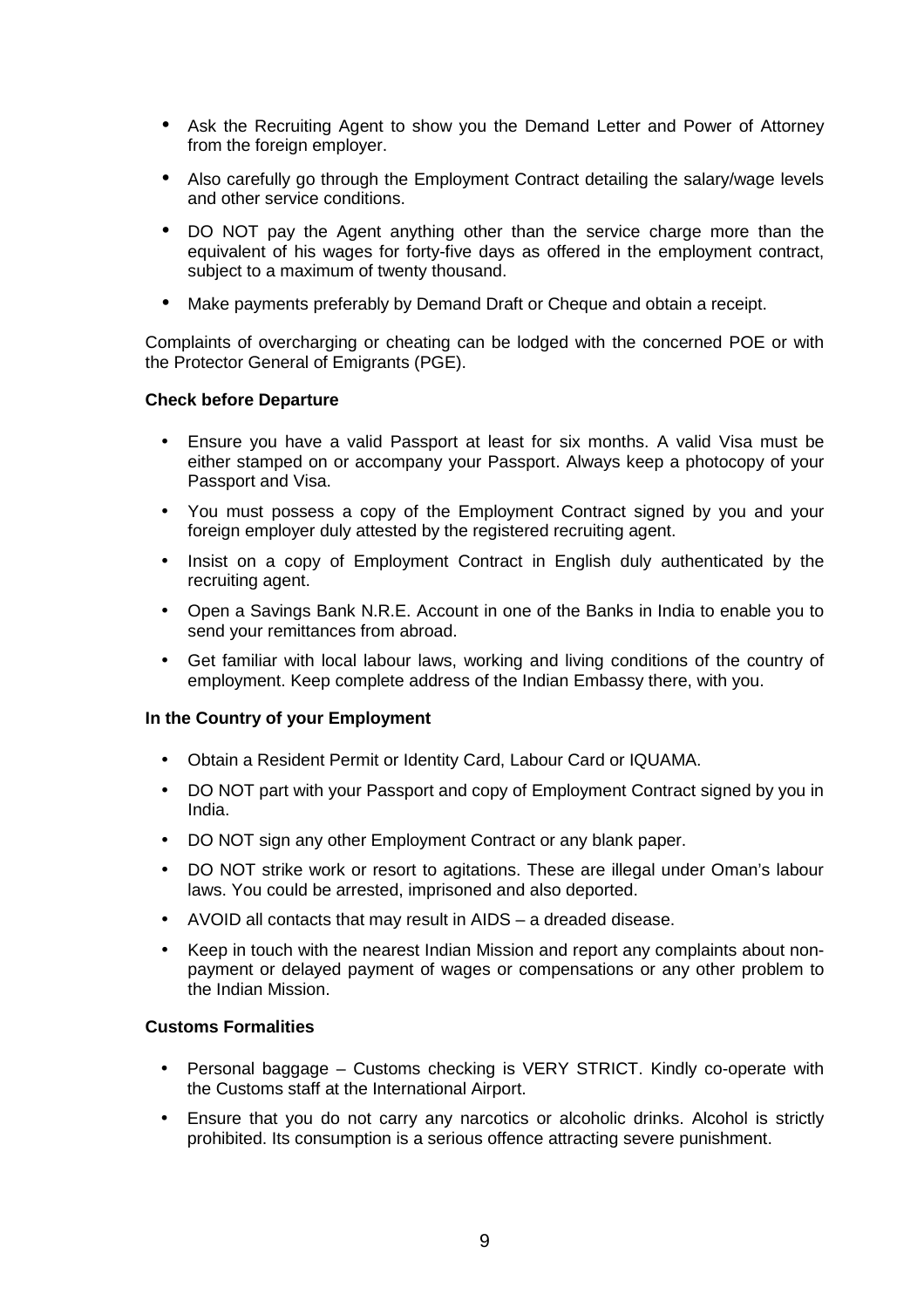• DO NOT accept any unchecked parcel from any one. If you have to take a parcel for someone, check thoroughly that it does not contain alcohol or narcotics. Otherwise, it may land you in serious difficulties on arrival in the country of employment.

#### **Precautions**

- You must make and keep a photocopy of all the pages of your Passport. DO NOT lose your Passport or its photocopy.
- In case you misplace your Passport, inform the nearest Indian Mission immediately giving them details, i.e. Passport number, date and place of issue, your name and date of your entry in to the country of employment. You can give these details only if you keep a photocopy of your Passport.
- DO NOT lose your copy of Employment Contract. Make photocopies and keep them with you always.
- You must have a full name, address, telephone/fax number of your foreign employer, before you leave India.
- If you have difficulty in locating your foreign employer, contact the nearest Indian Mission immediately.
- DO NOT accept temporary or permanent employment with another person or establishment other than the sponsoring Company/ establishment/ person. Employment with persons other than your original sponsor is strictly prohibited and attracts severe punishment.
- Before the Visa or Employment Contract expires, get them renewed. If you are returning to India for a short while during the tenure of your Employment Contract abroad, ensure that the validity period of Visa does not expire before you return to the country of employment.
- Ensure also that your Passport is valid. Get it revalidated from the concerned Indian Mission abroad or from the Regional Passport Office (RPO) in India, at least two months before its expiry.

#### **Embassy of India, Muscat**

New Delhi-110021

| Diplomatic Area, Jami at Al-Dowal<br>Al-Arabia Street, Diplomatic Qtrs.,<br>Al-Khuwair, PO Box 1727, Postal<br>Code: 112, Ruwi, Muscat, Oman. | Telephone: 00-968-24684500<br>Fax: 00-968-24698291 (General); 24697591 (Amb)<br>E-Mail: indiamct@omantel.net.om (General);<br>hoc.muscat@mea.gov.in (HOC); hom@indemb-<br>oman.org (Amb); couns@indemb-oman.org<br>(Counsellor)<br>Website: www.indemb-oman.org |  |
|-----------------------------------------------------------------------------------------------------------------------------------------------|-----------------------------------------------------------------------------------------------------------------------------------------------------------------------------------------------------------------------------------------------------------------|--|
| <b>Important Contacts</b>                                                                                                                     |                                                                                                                                                                                                                                                                 |  |
| Ministry of Overseas Indian Affairs<br>Government of India<br>Akbar Bhavan,<br>Chanakya Puri,                                                 | Telephone No 91-11-24197900<br>Fax No: 91-11-24197919.<br>Email: info@moia.nic.in                                                                                                                                                                               |  |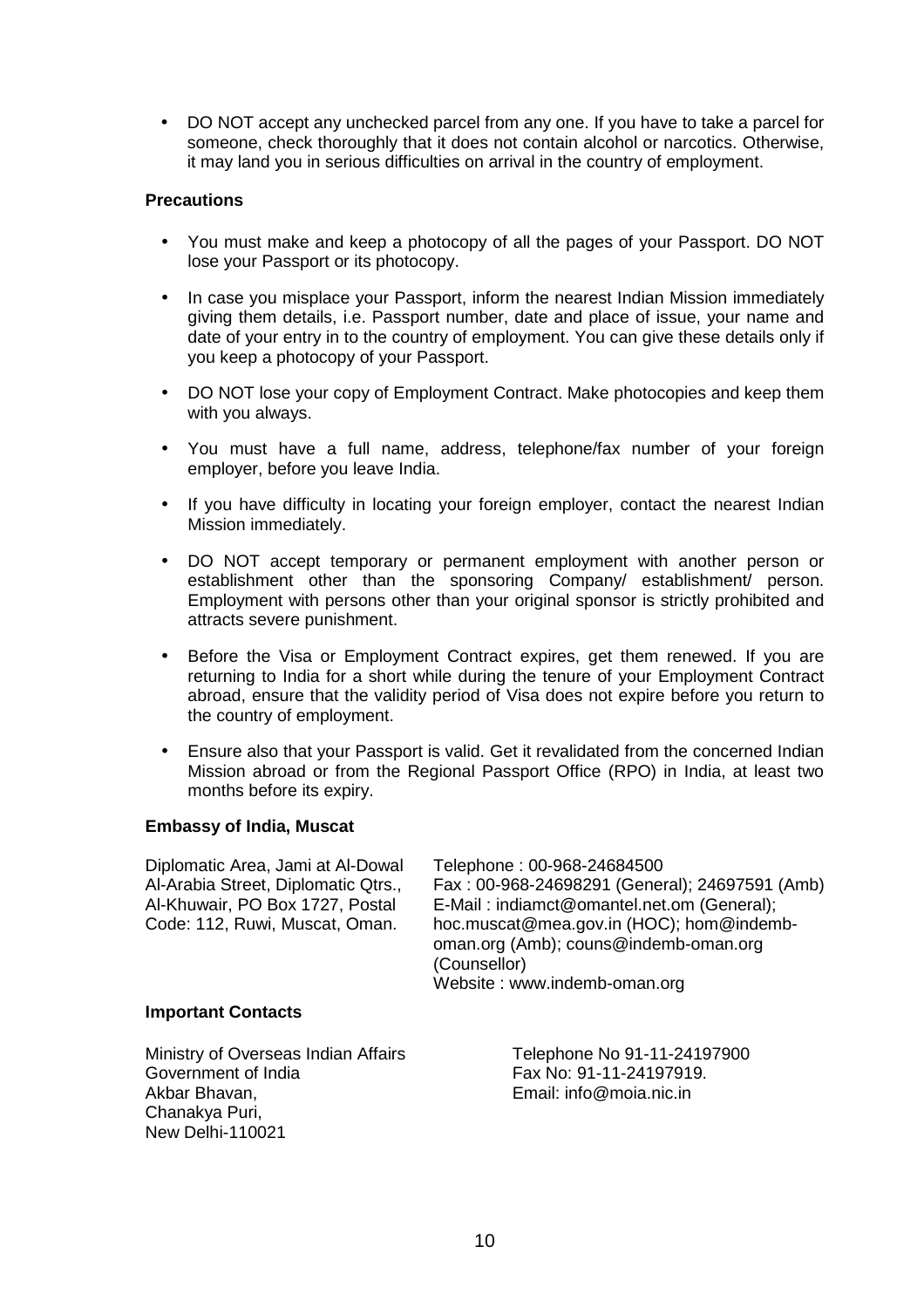Shri Vayalar Ravi **Minister** Ministry of Overseas Indian Affairs

Dr. A. Didar Singh Secretary, Ministry of Overseas Indian Affairs

Shri Karan A. Singh Protector General of Emigrants Ministry of Overseas Indian Affairs Ph. (O) 91-11-24676836 / 37 / 39 Fax (O) 91-11-24197985 Email: minister@moia.nic.in Ph (R) 91-11-23792148 / 49 Fax (R) 91-11-23792142

Ph: 91-11-24674143 / 44 Fax: 91-11-24674140 Email : secretary@moia.nic.in

Ph: 91-11-26874250 Fax: 91-11-24197984 Email: pge@moia.nic.in

# **List of Offices of Protector of Emigrants in India**

- 1. Protector of Emigrants, New Delhi Jaisalmer House, Canteen Block, Mansigh Road, New Delhi 110001. Ph. 011 – 23382472 Fax 011 – 23073908
- 2. Protector of Emigrants Bombay, Building E, Khira Nagar, S V Road, Santa Cruz (West), Mumbai, 400054. Ph. 022 – 26614393 Fax: 022 – 26614353
- 3. Protector of Emigrants Thiruvananthapuram, Sugandh, 24/846 (1), Thycaud, Thiruvananthapuram – 695014. Ph. 0471 – 2741790
- 4. Protector of Emigrants Kochi, 3<sup>rd</sup> Floor, Putherikal Building. Market Road, Kochi 682035. Ph. 0484 – 2360187
- 5. Protector of Emigrants, Chennai, TNHB, Ashok Nagar Shopping Complex (Annexe) Ashok Nagar, Chennai 600083, Ph. 044 – 24891337
- 6. Protector of Emigrants Chandigarh, Kendriya Sadan Fifth Block, Ground Floor, Sector 9A, Chandigargh- 160017. Ph. 0172 – 2741790
- 7. Protector of Emigrants Kolkata, Room No: 18, A–Wing, 3rd Floor, M S O Building, D F Block, Salt Lake, Kolkata 700084. Ph. 033 – 23343407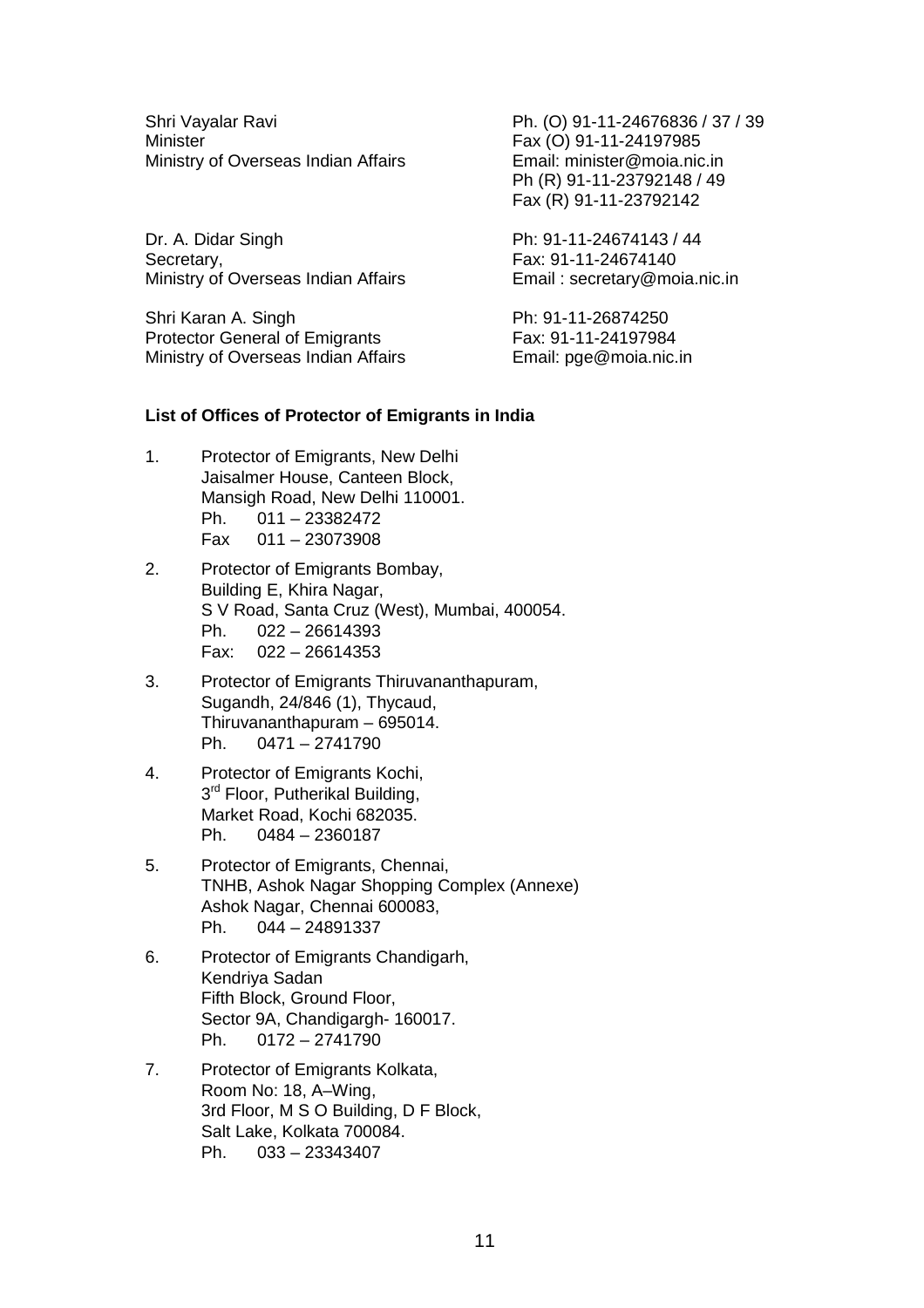8. Protector of Emigrants Hyderabad, Gruhkalpa, Ground Floor Opposite to Gandhi Bhawan, Nampally, Hyderabad. Ph: 040 - 24652557

# **Information Available on the Website of MOIA**

- Revised emigration requirements
- Recruiting agents having suspended RC
- Online emigration clearance system
- List of Registered recruiting agents with valid RC at poeonline.gov.in
- Internal watch-list of recruiting agents
- Recruiting agents having cancelled RC
- Foreign employers on PAC
- Project Exporters at poeonline.gov.in
- **Emigration Act, 1983**
- Emigration Rules, 1983
- Pravsi Bharatiya Bima Yojana
- Redressal of Public Grievances Information on Recruiting Agents and Black Listed Foreign Employers
- Guidelines for recruiting agents/guidelines for prospective Emigrant workers.

## **Consultation With Public**

PGE conducts the Public Hearings in the office of the Protector of Emigrants, Jaisalmer House, Canteen Block, Mansingh Road, New Delhi between 3.00 PM to 4.00 PM. on all Tuesdays where members of the public could come with their grievances/suggestions without any appointment.

## **Information Under RTI Act**

For information (under the RTI Act, 2005) citizens may approach the Public Information Officer (RTI) of Ministry of Overseas Indian Affairs available from 10:00 hrs to 13:00 hrs on each day (except Monday and Friday). The information pertaining to MOIA is also available on the MOIA Website (http://www.moia.gov.in) in detail. Further, the citizens may also approach the PIO (RTI) using email addresses dsfs@moia.nic.in & dsemigration@moia.nic.in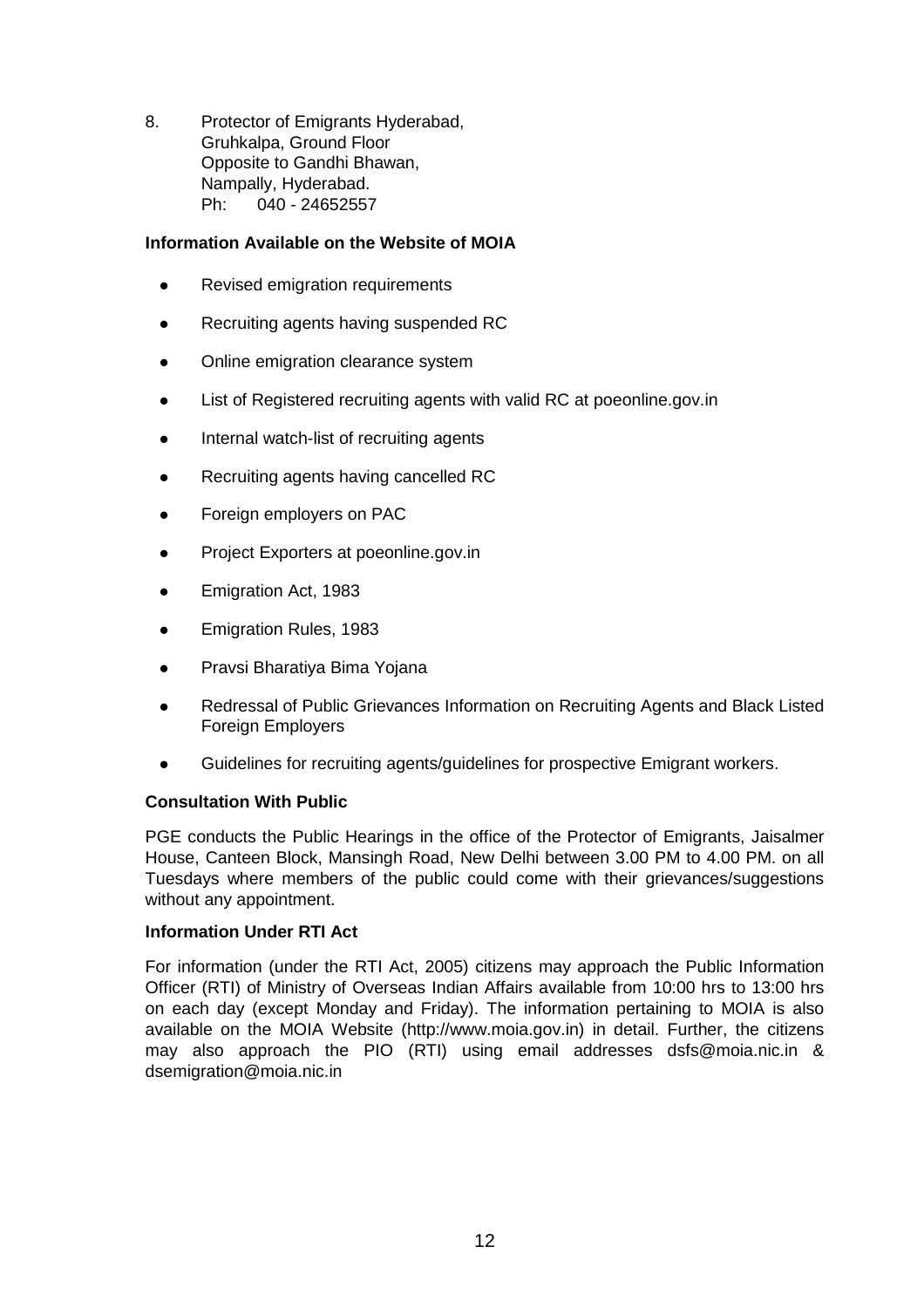# **Part – II**

## **OMAN**

# **Introduction**

Oman is the oldest independent state in the Arab world and is one of the more traditional countries in the Gulf region. Till 1970, it used to be one of the most isolated states as well.

# **Location**

Situated at the south-east corner of the Gulf peninsula, Oman occupies a strategically important position at the mouth of the Persian Gulf, between Yemen and the UAE. Till 1938, the year in which Sultan Said Bin Taimur came to power, Oman had experienced decades of international isolation and had been a society run on feudal lines and troubled by internal rebellion.

It has a total area of 309,500 sq. km and a common border on the West with Saudi Arabia, of about 676 km. The country has a coast line of 2092 km. Climatically speaking, Oman is a desert land, hot and humid along the coast, hot and dry in the interior and strong south west monsoon rains in the far south during May to September. There are a few rugged mountains in the north and the south. Summer winds often raise large sandstorms in the interior parts and there occur periodic droughts.

# **Natural resources.**

The natural resources of Oman are petroleum, copper, asbestos, natural gas, and some marble limestone, chromium and gypsum. Rising soil salinity, beach pollution from spills and scarcity of natural fresh water resources are some of the important environmental issues that Oman currently faces.

# **History**

In the 19<sup>th</sup> Century, Oman was an empire, which extended down the east African coast and vied with Portugal and Britain for influence in the Gulf and the Indian Ocean. Sultan Said bin Tamur was deposed in 1970 by his son Sultan Qaboos bin Said who opened up the country, embarked upon economic reforms and boosted spending on health education and welfare.

## **Population**

The total population of Oman came to 3 million in 2005, of which more than one-fifth is constituted by expatriates. The life expectancy of the native population was 73 years for men and 76 years for women in 2006.

Besides the official language of Arabic, English is also used. The other languages spoken, mainly by the expatriate population include Baluchi, Urdu, Hindi and some other Indian languages.

## **Political conditions**

Oman had no political party, nor a legislature. But there exist bicameral representative bodies, which provide advice to the government. The judicial system bases itself on Sharia- the Quranic law- and the oral teachings of the Prophet. Sharia courts functioned under the Ministry of Justice and Islamic Affairs. An independent office of the Public Prosecutor has been created and the country has now a Supreme Court too. Administratively, the country is divided into three regions called governorates and 60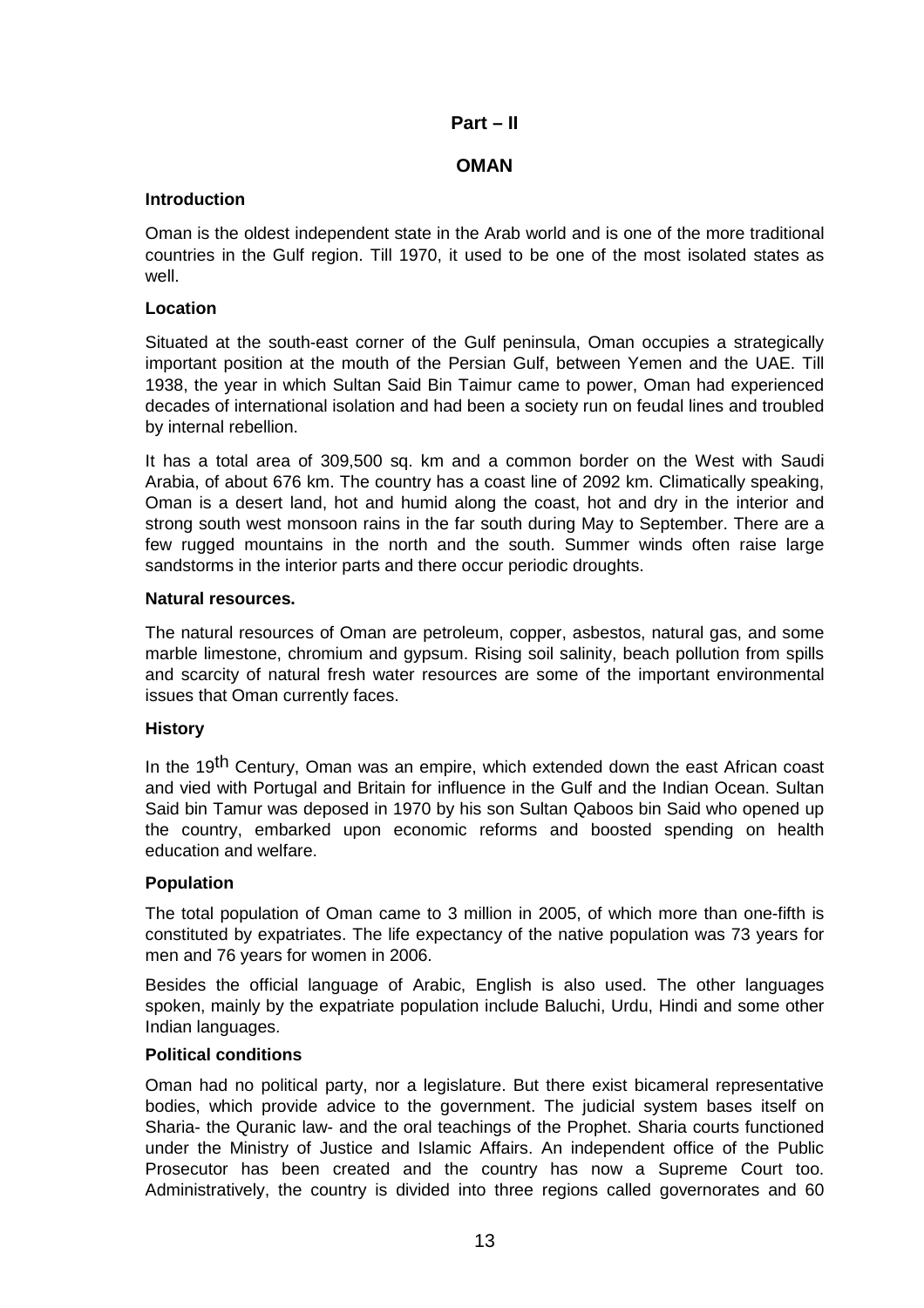districts, for purposes of settling local disputes, collecting taxes, and maintaining peace. The three governors are appointed by the Sultan, with the rank of Ministers of State and the district executives (called Walis) are appointed by the Minister of Interior.

In the place of the 10 year old State Consultative Council, the Sultan established in 1991, the Majlis al-Shura (Consultative Council), with a view to systematizing and broadening public participation in government. The three names sent by each district are reviewed by a cabinet committee and forwarded to the Sultan, who makes the final selection. The Consultative Council acts as a conduit of information between the people and the Ministries. It reviews drafts on economic legislation prepared by Ministries and makes recommendation on them, in subjects such communications, housing and financial plans.

Oman incurs large defence expenditures due to regional tensions and wars, struggles and agitations in the adjacent countries of Iraq, Iran and Kuwait. Defence expenditure accounted for about one –third of its public expenditures.

## **Economy**

Oman is a middle-income country, with low rates of inflation. Oman joined the World Trade Organization in 2000 and is in the process of liberalizing its markets. The government makes attempts to reduce its dependence on expatriate labour in order to reduce unemployment of natives. Private foreign investment has come to Oman in a big way in industry, information technology, tourism and higher education.

The native currency unit of Oman is Riyal (equal to 1000 biaza), which is equivalent to 2.6 US Dollars (about Rs. 115). The average per capita income in 2006 was about US\$ 9000.

Agriculture contributes only about 3 percent of the GDP. The contribution of industry is as high as 40 percent and that of the services sector, 57 percent. The main agricultural products are dates, lime, banana, alfalfa, vegetables, camels, cattle and fish. Industries comprise mainly crude oil production and refining , natural gas production, construction, production of cement, copper and steel, chemical industries, and manufacture of optic fibre.

Oil was discovered in 1964. The oil resources are owned by Oman, Netherlands and France. Omani oil production has during the past three decades fluctuated widely between 285,000 barrels per day to 900,000 barrels per day due to several reasons such as depletion of recoverable oil resources, fluctuations in oil prices and coordination with the policies of the OPEC (in which Oman is not a member)

Natural Gas resources, which provide fuel to several industrial projects, and power generation and desalination plants, stand at 24 trillion cubic feet. A liquefied natural gas (LPG) processing plant with a capacity of 6.6 million tons per year was completed in 2005.

Oman became a member of the World Trade Organization in 2000, and has since been amending its financial and commercial practices to conform to international standards.

Oman is engaged in the expansion of capacity of its international airports, seaports, roadways in important cities and port towns of the country. Copper mining and refining industries are being expanded. The establishment of oil refineries, patro–chemical complexes, fertilizer plants, aluminium smelters and cement factories is also on.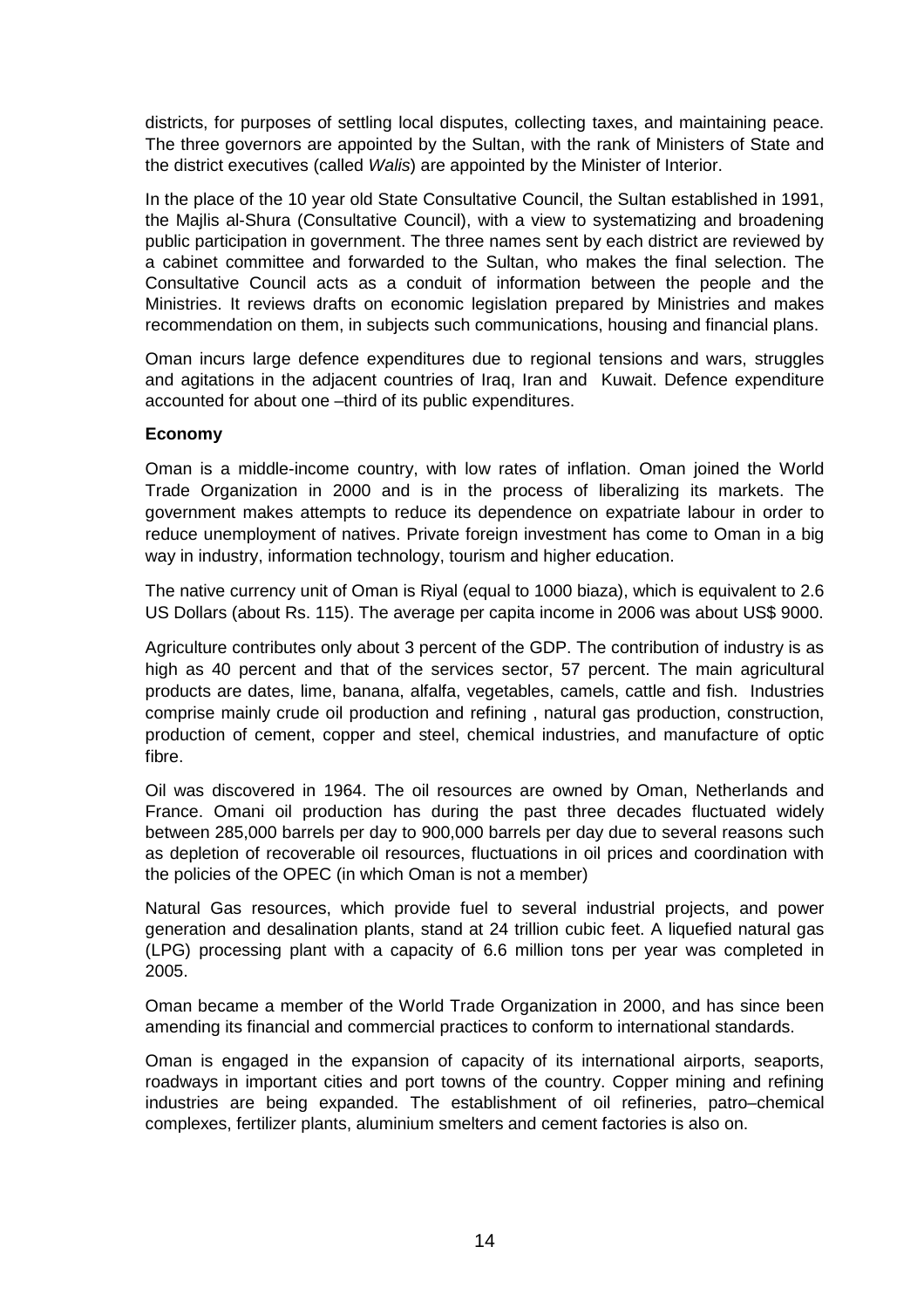# **Religion**

Oman is a Muslim Country, but fairly liberal and tolerant. Islamic ideals provide the foundation of Omani customs, laws and practices. Foreigners are required to be sensitive to Islamic culture and observances. Dress should be modest and should not be revealing or provocative; sleeveless shirts and blouses, halter-tops and shorts should be avoided.

Oman has its own brand of Islam called Ibadhism. Omanis are however, tolerant towards Shia and Sunni Muslims and even to believers of other faiths, who are allowed to open their churches, temples and gurudwaras.

Beautiful, ornate mosques are found throughout Oman. Ramadhan is observed fastidiously, in fasting and praying, for about a month. Non-Muslims are expected to observe the same principles as of the Muslims in their public conduct during the Ramadhan period.

Muslim women do not marry Non-Muslim men. But Muslim men marry Non-Muslim women. Non-Muslims are not allowed to enter mosques.

## **Culture**

Oman has a rich culture in arts, architecture and the intricacies of civil society. The Sultanate enjoys an unspoiled culture and traditional life style in almost every aspect. The country offers many an old-world wonder.

Photography: Care should be exercised in taking pictures of persons particularly women. It is preferable to seek permission to take photographs. Photographing military and public facilities is banned.

## **Consumption of Alcohol.**

Muscat, which is the capital of Oman, has hotels in which alcohol is served to some minority groups in a limited number of controlled situations. Consumption of alcohol is not permitted for Muslims in general. Retail outlets exist from which expatriates are allowed to purchase alcohol, which operate on a licensing system. During Ramadan, alcohol is not permitted to be sold anywhere. Consumption of alcohol should not cause any inconvenience or disturbance to the public. Heavy fines and even prison terms are imposed for traffic offences in which alcohol or its use is involved.

## **Expatriate life style**

If an expatriate is a male, non-Muslim and does not speak Arabic, life becomes dull. With a little effort, an expatriate could make life informative, interesting and rewarding.

Expatriate women should wear tops with sleeves and long skirts or trousers. Men are requested to wear trousers and shirts with sleeves. Expatriate women should cover shoulders and knees and avoid figure-hugging clothes. They should not wear shorts, strap sundresses, mini-skirts and low-necked dresses in public places.

It is good manners to exchange handshakes for greeting though traditional ways of Arab greeting are also widely observed. To begin a conversation with an Omani, start with a few pleasantries. A few words of Arabic would ease and warm up the situation quite a lot. Women may refuse to a handshake; it is courteous to bow with hand on the chest before a woman. Take off shoes before entering an Arabic household. Do not sit in a posture exposing the soles of your feet pointing at someone; and don't eat or offer things, with your left hand.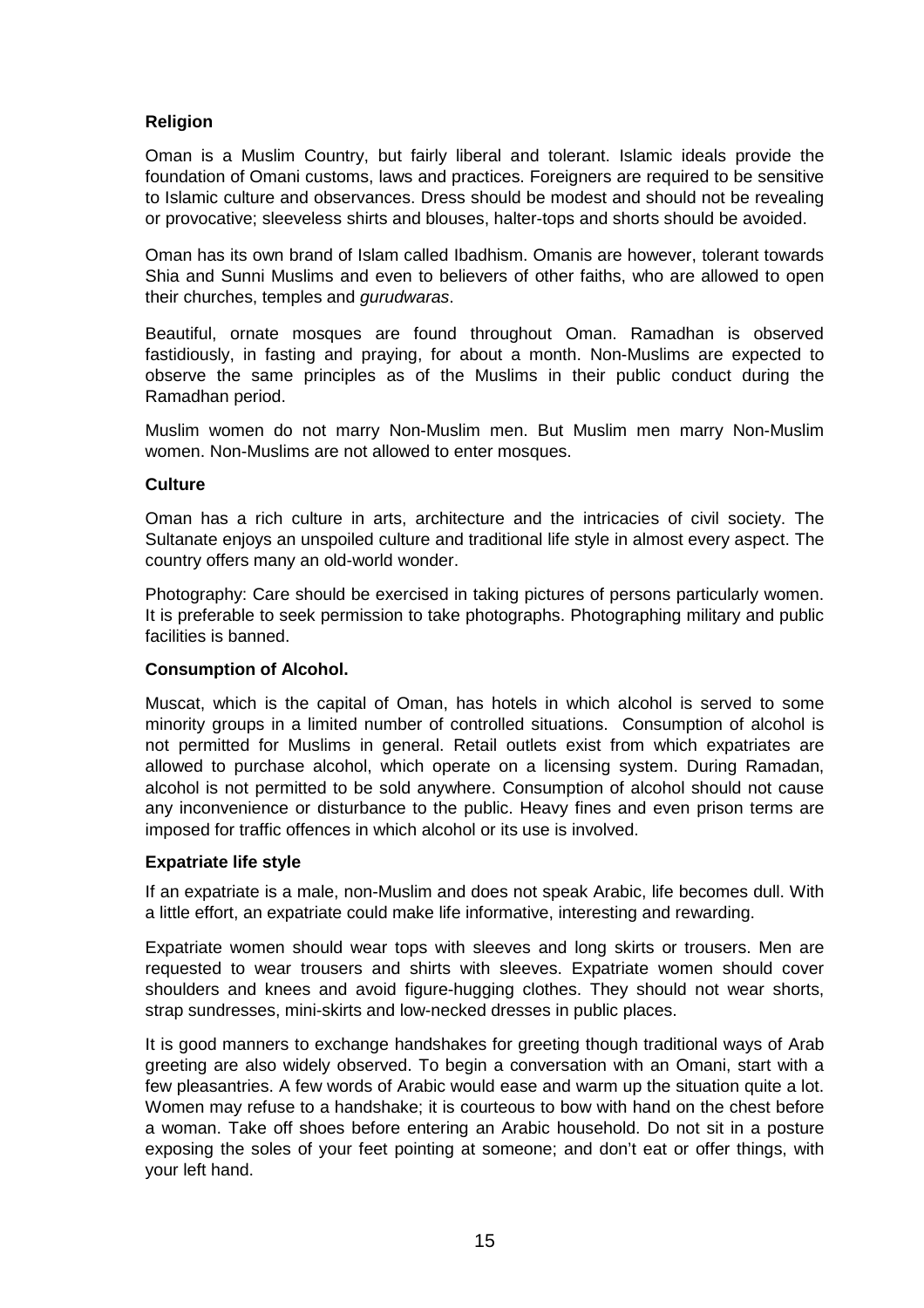People may address using the first name, not the surname. Don't refuse cool drinks, coffee or tea offered by your host. And don't drink more than three cups.

## **Public Holidays.**

Islamic holidays are based on the lunar month. Holidays are announced on TV Oman. The birthday of the Prophet, Eid al-fitre and Eid al-adha are public holidays. Besides, the New years Day (January) the Renaissance Day (July 23) and the National Day (Novemer 18) are also public holidays.

## **Transportation**

Roadways are the principal means of transportation in Oman. No railways exist. Besides, there are numerous airports, seaports and harbours. Road conditions are good in general, in cities and towns: but poor roads exist in some rural areas. Travel at night may be hazardous due to Poor Street lighting, wandering livestock and speeding drivers.

Seat belt is required and the use of non-hands-free cellular phones is prohibited during driving. In the event of an accident, the driver should not move the vehicle from the spot of the accident without police permission. In order to obtain an Omani driving licence, a driving test must be taken.

Omani employers often ask expatriate employees to deposit their passports with the employer, although the practice is not required by Omani law.

# **Entry**

The documents required on entry to Oman are passport (original and two clear copies), visa/ residence permit (two clear copies) and work permit

For Customs clearance, visa/residence permit is required. Personal effects may be opened for inspection by customs Authorities. Books, audio/video cassettes, CDs and records and other literature will be screened by customs and released to the consignee only after approval by the Ministry of Information.

Among the prohibited items are alcoholic beverages, tobacco and tobacco products, pornographic literature, wireless and communication equipment, political or religions literature (which may be allowed with prior approval of the Ministry of Information), drugs and narcotics, ivory, explosives, firearms, ammunition, knives, swords, daggers, spears etc, and products of Israeli origin.

Most locals in Muscat understand English. It is advisable to purchase a guidebook, available in most bookshops in the city. Most brands of popular baby food are available and also the services of qualified paediatricians. Shopping malls have play areas for children. Oman offers all sorts of cuisine. Italian, Greek, Mexican, Japanese, English, American, Chinese and Indian, besides the local food.

## **Social Customs in Arab Countries**

Arab customs are, generally, very different from those in the west, and you should be aware of what you're expected to do and not to do. Acquaintance with local customs and social behaviour will make your adaptation easier. And being a foreigner, this adaptation is inevitable for you. Apart from criminal actions and behaviour, there are certain unwritten rules that you must observe in order to avoid offending local sensibilities.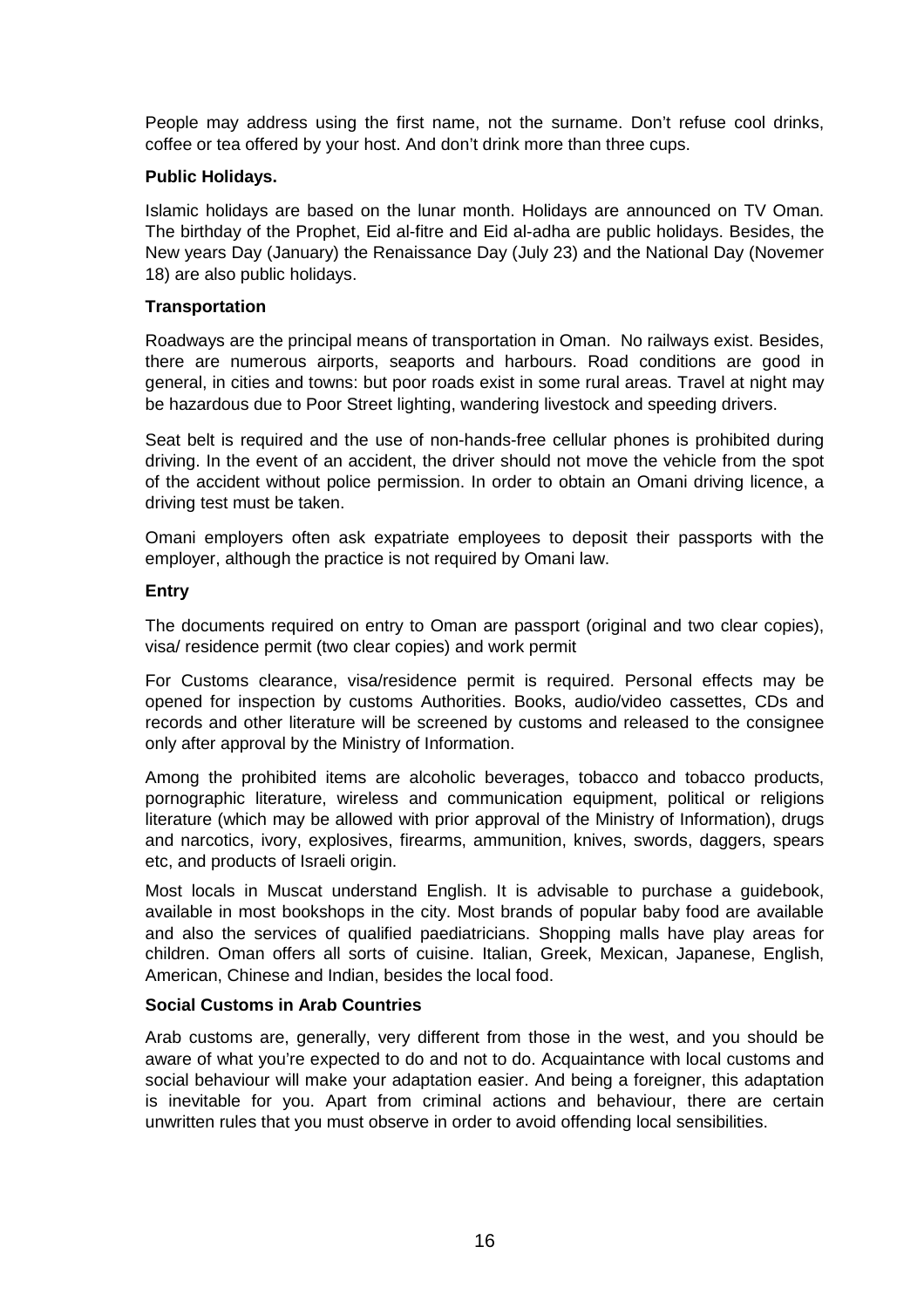## **Dress**

There are different ways of dressing for local and expatriate women. Outside the home, Arab women dress according to religious custom ie they must cover most of the body, from head to foot. The traditional black overgarment (abaya) is ankle length with long sleeves and a high neckline, and the hair is covered. Some Arab women (especially Saudis and those with strictly religious husbands) are totally covered, including their face and hands. This is to protect women from unwanted attention. Foreign women can wear western clothes but should always dress conservatively.

Arabs proscribe clothes for women which reveal the shoulders, arms and legs. Any woman dressing provocatively will be regarded as being of 'easy virtue' or perhaps even as a prostitute. In the home, Arab women often adopt western dress, particularly younger women, and there are no restrictions on dressing for foreign women in private.

Arab men wear the thobe (a loose, ankle-length robe). It can be worn for all occasions, including social and business. The traditional head covering is the guthra (a white or red and white checkered cloth) held in place by the agal (a black 'rope'). Arab men wear casual dress on very informal occasions or at the beach.

Foreign men are not expected to wear Arab garments. Men should avoid wearing shorts and sleeveless shirts in public. However, suits are rarely worn in the Gulf, except for important business meetings and related social events. Standard dress in the office is a shirt (usually long-sleeved), tie and lightweight trousers.

## **Forms of Address.**

It is important to greet local people in the correct way. It is important to address a person by his full name, particularly on formal occasions and in correspondence. The general formal address is Sayyed (sir) for men and Sayeeda or Sayeedity (Madam) for women, followed by the person's full name. Rulers are addressed "Your Highness (Your Majesty). Senior members of the ruling families are called your Excellency followed by Shaik and their full name.

## **Greetings**

The most common greeting in the Gulf is Salam alay kum ('Peace be upon you'), and the correct reply to which is Wa alaykum as-salam ('And upon you be peace'). Other common greetings and the accepted replies are:

| Greeting        | Meaning                | Reply        |
|-----------------|------------------------|--------------|
| Ahlan wa sahlan | Hello                  | Ahlan bik    |
|                 |                        |              |
| Sabah al-khayr  | Good morning/afternoon | Sabah an-nur |

Note that tisbah ala-khayr, meaning 'good night', is said on parting, as in English, and the reply is wa inta min ahlu.

You should always shake hands when greeting and parting from Arab men. In the case of Arab women, you should be guided by the woman's behaviour: many Arab women won't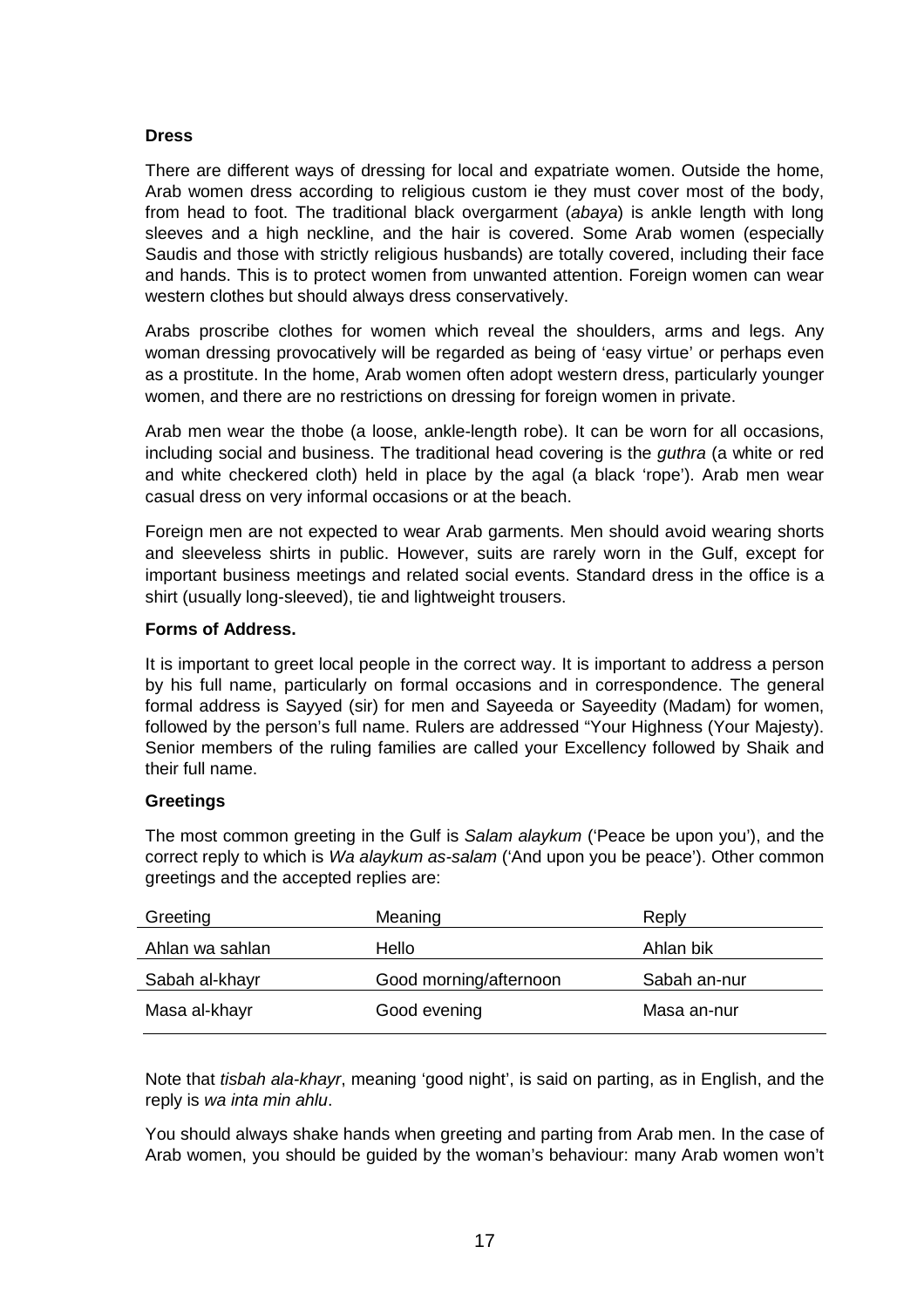shake hands with non-Arab men, although educated women might. This is normal even with close friends whom you meet frequently.

If the handshake you receive when leaving somebody is longer than the one you received when meeting him, it indicates that you've made a good impression.

Incidentally, newcomers should note that refusals or protracted reluctance to meet people are frowned upon.

Note also that you shouldn't approach Arab women, look at them or talk to them unless you've been properly introduced.

After handshaking, it's customary to enquire after the other person's health and other matters, and you should expect similar enquiries to be directed at you.

(Don't enquire after the health of the female members of an Arab's family, however, but restrict your questions to those regarding the family in general or the sons.) This can take a long time, as neither party wishes to be the one to draw matters to a close.

Foreigners aren't expected to know or use all the subtleties this ritual involves, but you will make a good impression if you learn at least some of the standard expressions and use them in the correct way.

Whether in face-to-face conversation or speaking to people on the telephone, don't talk business straight away; if you do so, Arabs will assume that you're impatient or not interested in them personally.

#### **Hands & Feet**

You should accept refreshment whenever it's offered, but note that you should always use your right hand for drinking and eating, as the left hand is regarded as unclean (as it's used for 'toilet purposes'). Similarly, you should avoid showing the soles of your shoes or feet, which implies that you think the other person is 'dirt', which is obviously highly offensive. You should therefore keep your feet flat on the ground and not cross your legs.

#### **Invitations**

If you're invited to the home of an Arab, you should always accept.

You should generally take every opportunity to become acquainted with local people and avoid the natural tendency to stay within the social and physical confines of your foreign 'ghetto'.

Your Arab host will be interested in you and your views. However, you should avoid politics and religion as subjects for discussion; your opinions might be regarded as illinformed or even offensive, even if they seem acceptable to you from a western perspective.

When you enter the *majlis*, the reception room for visitors, you should always remove your footwear, unless the host indicates otherwise (you should therefore ensure that there are no holes in your socks!).

If you're with a female companion, she will be whisked off to join the women.

You will almost certainly be offered something to drink and perhaps eat; accept the offer.

Arabs are almost always polite and expect the same from those they meet, and believe that sharing a meal with a person positively affects the relationship.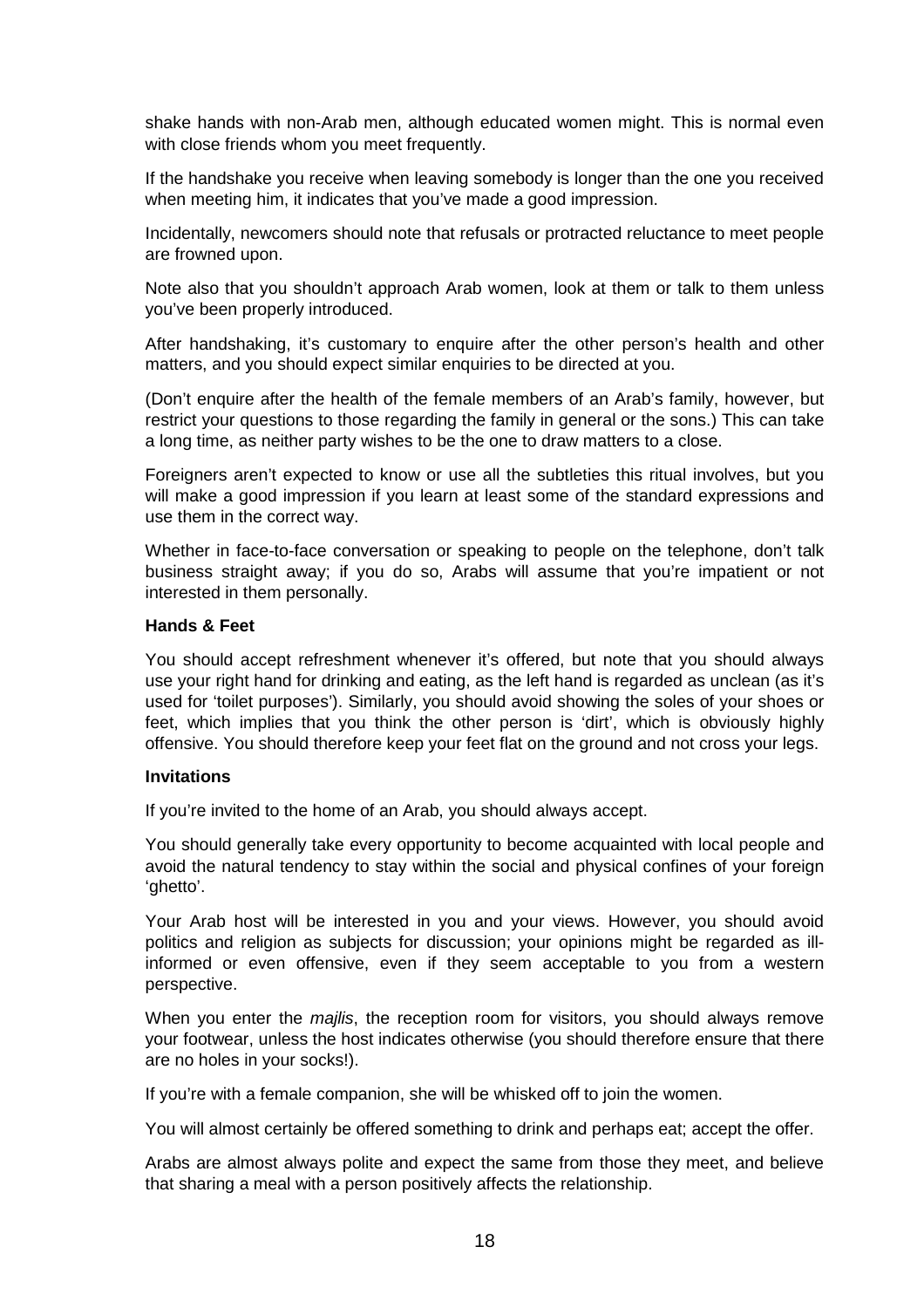The standard greeting is Ahlan wa sahlan – which means welcome.

It's certainly worth learning enough Arabic to communicate the pleasantries, greetings and responses of the country you're living in.

You will enjoy people's reaction and your hosts invariably offer encouragement to those who attempt to speak their language. It's important to note, however, that the Arabic language has a special significance, having been designed to carry the word of God, so it's important to use it respectfully.

You should also never call at an Arab's house without warning him that you're coming. If the women of the family are present, this won't be appreciated, particularly in Saudi Arabia.

You should also avoid expressing admiration for any of your host's possessions, as tradition dictates that he must then offer it to you. Although this tradition isn't followed by everybody, it can nevertheless cause embarrassment. What's more, the correct response is for the recipient to give an even more valued gift in return, so think twice before admiring an Arab's Rolls Royce!

# **Don't Dos**

- Don't offer alcoholic drinks to an Arab, unless you're certain that he drinks alcohol. This can cause great offence.
- Don't walk on a prayer mat or in front of any person at prayer and try not to stare at people who are praying.
- Don't try to enter a mosque without first asking permission. It's unlikely that you will be allowed in.
- Don't try to enter the Holy sites or mosques. The roads are well signposted to notify everybody of this restriction. If a non-Muslim is found within the prohibited areas, he's likely to be assaulted and will be afforded no protection against the assailants.
- Avoid blasphemy, particularly in the presence of Muslims.
- Avoid putting an Arab in a position where he might suffer a 'loss of face' in front of other Arabs. He will appreciate this, if he notices your action.
- Don't beckon to people with a finger, as this is considered particularly impolite. Arabs might use such a gesture to summon a dog.
- Avoid shouting and displays of aggression or drunkenness at all times, as such behaviour is rarely tolerated.
- During Ramadan, don't eat, drink or smoke anywhere where you can be seen by Muslims during the hours of daylight and don't engage in any noisy behaviour or embrace or kiss anyone in public.

## **Contact Details of Embassy**

| Tel Nos<br>: 24684500 |  |
|-----------------------|--|
|-----------------------|--|

Fax Nos : 24698291 (General)

24692791(Consular & Community Welfare Wings)

International Dialing code for Muscat: 00968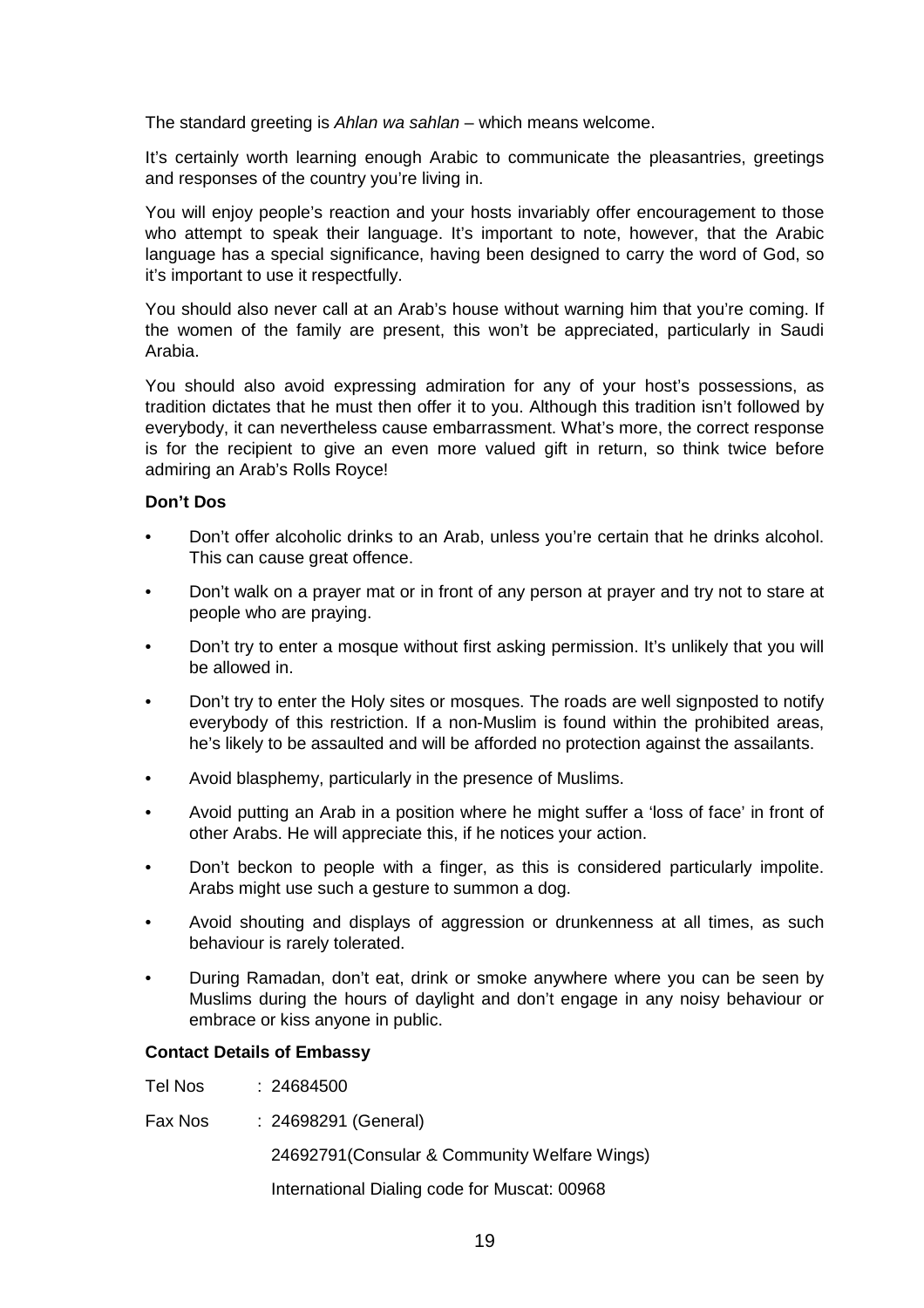E-mail : indiamct@omantel.net.om

Location : Jami'at Al-Dowal Al-Arabiya Street, Diplomatic Area,

Al Khuwair, PO Box 1727. PC 112.

Working hours : 8:30 a.m. - 5.00 p.m.

Thursdays and Fridays are closed

Timings for Consular Services

Depositing of Documents: 9:00 a.m. - 12.30 p.m.

Collection of Documents: 3:00 p.m. - 4.00 p.m.

The Embassy timings for Consular Services: Saturday - Wednesday Depositing of Documents: 9:00 a.m. - 12.30 p.m.

Collection of Documents: 3:00 p.m. - 4.00 p.m.

#### **Application for a new passport in lieu of lost / damaged Passport**

List of documents to be submitted to the Embassy of India, Muscat, for processing the request for issue of Duplicate Passport in lieu of Lost Passport :-

- 1. Police report issued by ROP, Immigration Department in Original and one Photocopy.
- 2. Letter from Sponsor/Company briefly stating the Circumstances of Loss. He has also to certify the period of employment of the applicant with the Sponsor / Company
- 3. Copy of Sponsor's Identity Card.
- 4. Letter from the applicant intimating the Circumstances of Loss of Passport.
- 5. Copy of Employment Agreement or Labour Card or Residence Card of the applicant.
- 6. Photocopy of the Passport reported Lost.
- 7. Two sets of Passport application form duly filled and affixing Photos in the space provided with signature of the applicant across the photo.
- 8. Affidavit duly filled (Format available at the Counter)
- 9. Two sets of Personal Particulars Form duly filled. (Format available at the counter)
- 10. Total Seven (7) Numbers of Recent Passport Size Photograph of the applicant.
- 11. Applicant should come personally or the Documents should have been verified by the Honorary Consular Agent authorized by the Embassy.
- 12. Original Newspaper advertisement of Loss of Passport, published in Arabic and English Dailies in Oman. Full page of the newspapers containing the advertisement should be produced.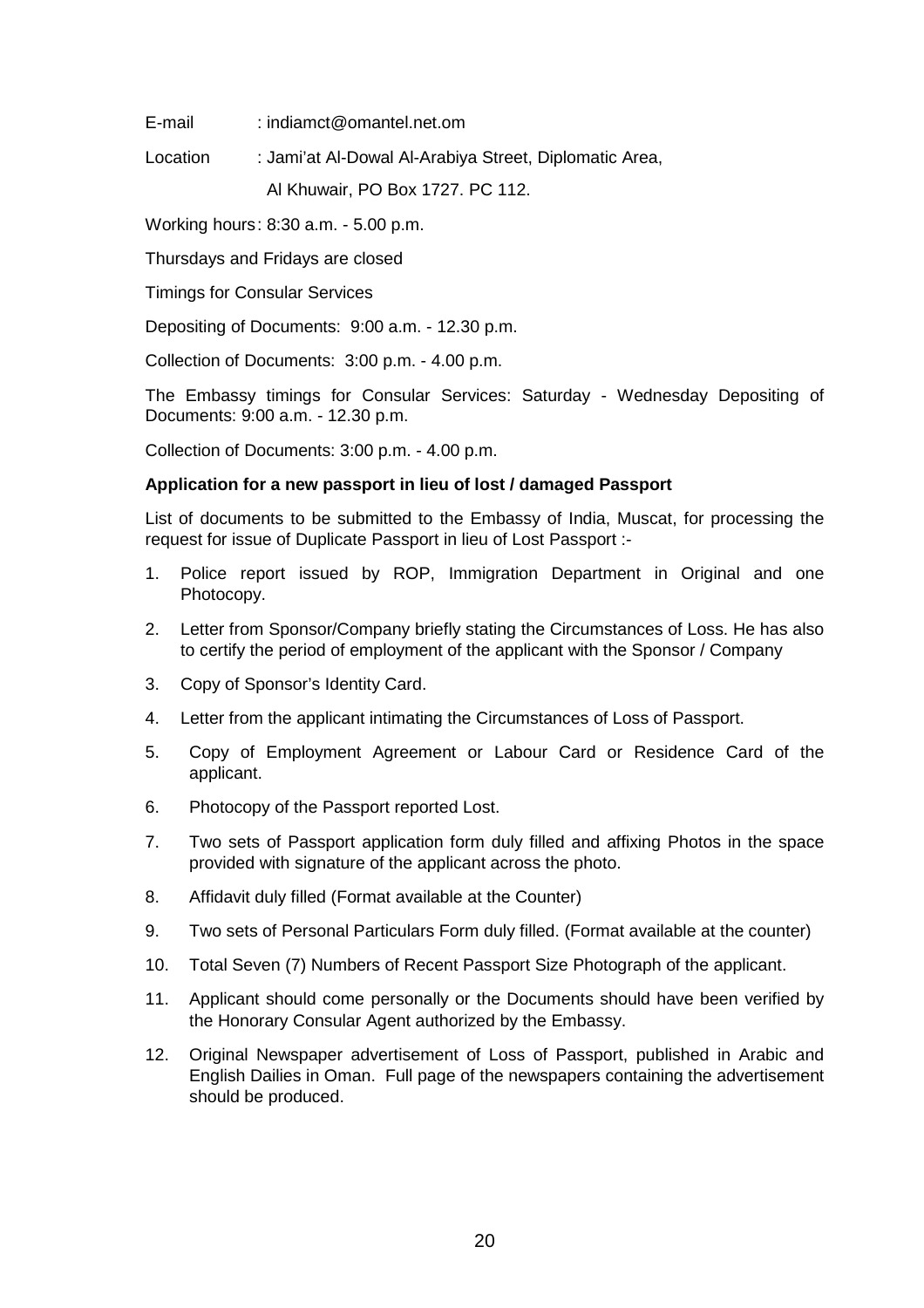## **Duplicate Passports**

| Sr. No. | <b>Description</b>                                                                                                                                                                                                                                                         | Fee<br><b>RO</b> |
|---------|----------------------------------------------------------------------------------------------------------------------------------------------------------------------------------------------------------------------------------------------------------------------------|------------------|
| 1       | Issue of a duplicate passport in lieu<br>of a lost/damaged passport. Where an<br>application is made for a fresh passport<br>after the final expiry of an old passport,<br>reported to be lost/damaged, the fees<br>will be those prescribed for a fresh<br>passport only. | 48.200           |

#### **Renewals - Passports**

| Sr. No. | Description                                                                                                                                                                                                                                                                                         | Fee (RO) |  |
|---------|-----------------------------------------------------------------------------------------------------------------------------------------------------------------------------------------------------------------------------------------------------------------------------------------------------|----------|--|
|         | Renewals - This service is applicable only<br>in case the passport was issued with short<br>- validity initially. The passport may be<br>extended to its full ten-year validity on<br>application. (In case the applicant is a<br>housemaid, it is extended only for a<br>further period of 1 year) |          |  |

# **Miscellaneous Services**

| Sr. No. | <b>Description</b>                                                                | Fee (RO) |  |
|---------|-----------------------------------------------------------------------------------|----------|--|
| 1       | Change of name after marriage                                                     | 4.000    |  |
| 2       | Change of name                                                                    | 4.000    |  |
| 3       | Change of address                                                                 | 4.000    |  |
| 4       | <b>ECNR</b>                                                                       | 4.000    |  |
| 5       | Deletion of Child's name from the                                                 |          |  |
|         | mother's passport                                                                 | 4.000    |  |
| 6       | Certificate pertaining to the deletion                                            |          |  |
|         | of a Child's name from the mother's passport                                      | 7.900    |  |
|         | <b>Emergency Certificate</b>                                                      | 2.000    |  |
| 8       | Confirmation of passport details<br>(in case of applying for a passport in India) |          |  |
|         | - Telex Charges                                                                   | 4.000    |  |
| 9       | Registration of Indian nationals                                                  |          |  |

#### **Visa Copy Attestation**

Original Visa to be brought to the Embassy for verification alongwith two photocopies and photocopy of passport of the passenger.

## **Affidavit / Declaration**

The Affidavit / Declaration is to be signed by the applicant before concerned Consular Officer in the Embassy**.** It is to be submitted to the Embassy in duplicate alongwith passport copy of the applicant.

**Following documents are required to be submitted along with the forms for individual service contract**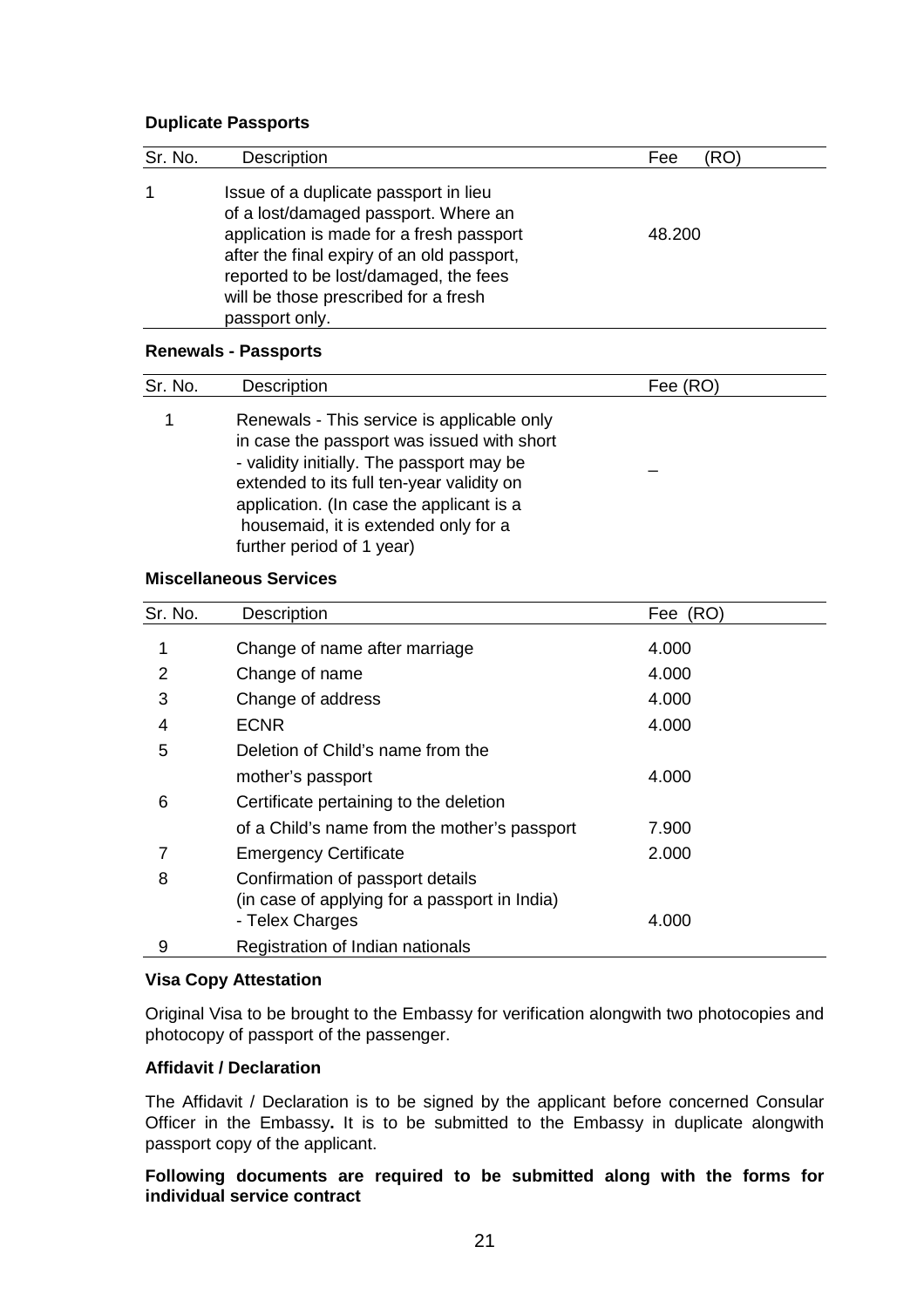- (a) Photocopy of passport of person being recruited
- (b) Commercial Registration (CR) copy of the sponsoring company.
- (c) Signatory copy (authorised signatories of the sponsoring company)
- (d) Labour Clearance from Ministry of Manpower
- (e) Original Visa alongwith two photocopies.

Please note that the Service/Employment agreement [in bilingual i.e English & Arabic] should be attested by Ministry of Manpower and Ministry of Foreign Affairs.

#### **Recruitment of Maid Servant**

The following are the guidelines for recruitment of an Indian housemaid :-

- 1. The housemaid proposed to be employed in Oman should not be less than 30 years of age.
- 2. Sponsor / agent should submit the following documents:
	- i) Application for employment of housemaid.
	- ii) Employment/Service Agreement, in original, duly attested by the Ministry of Labour and Ministry of Foreign affairs, Sultanate of Oman along with a photocopy.
	- iii) Emigration Form in duplicate, duly signed by the sponsor.
	- iv) 5 copies of No Objection Certificate form with details of the proposed housemaid and sponsor duly filled in.
	- v) An Undertaking as per standard form to be signed personally by the sponsor
	- vi) Photocopy of the labour clearance for employing the housemaid.
	- vii) Copy of relevant pages of the passport of the proposed housemaid.
	- viii) Certificate of Income/Salary of the sponsor (Minimum income of the sponsor should be RO. 500/-pm or RO.6000/- per year).
	- ix) Photocopy of sponsor's Identity Card. (or Labour card in case of non-Omanis).
	- x) Photocopy of the housemaid's visa along with its original for verification.
	- xi) Minimum salary of the housemaid should be RO. 50/- per month.
- 3. Attestation Fee for documents is RO. 10.000. For visa copy, if to be attested, an additional attestation fee of RO. 4.000 will be charged.

 Note:- While application and supporting documents can be completed and presented to the Embassy by a representative/agent of the sponsor, all of them must be personally signed by the sponsor.

4. On receipt of the above set of documents, the Embassy will attest Employment/Service Agreement and Emigration Form and issue No Objection Certificate (4 copies).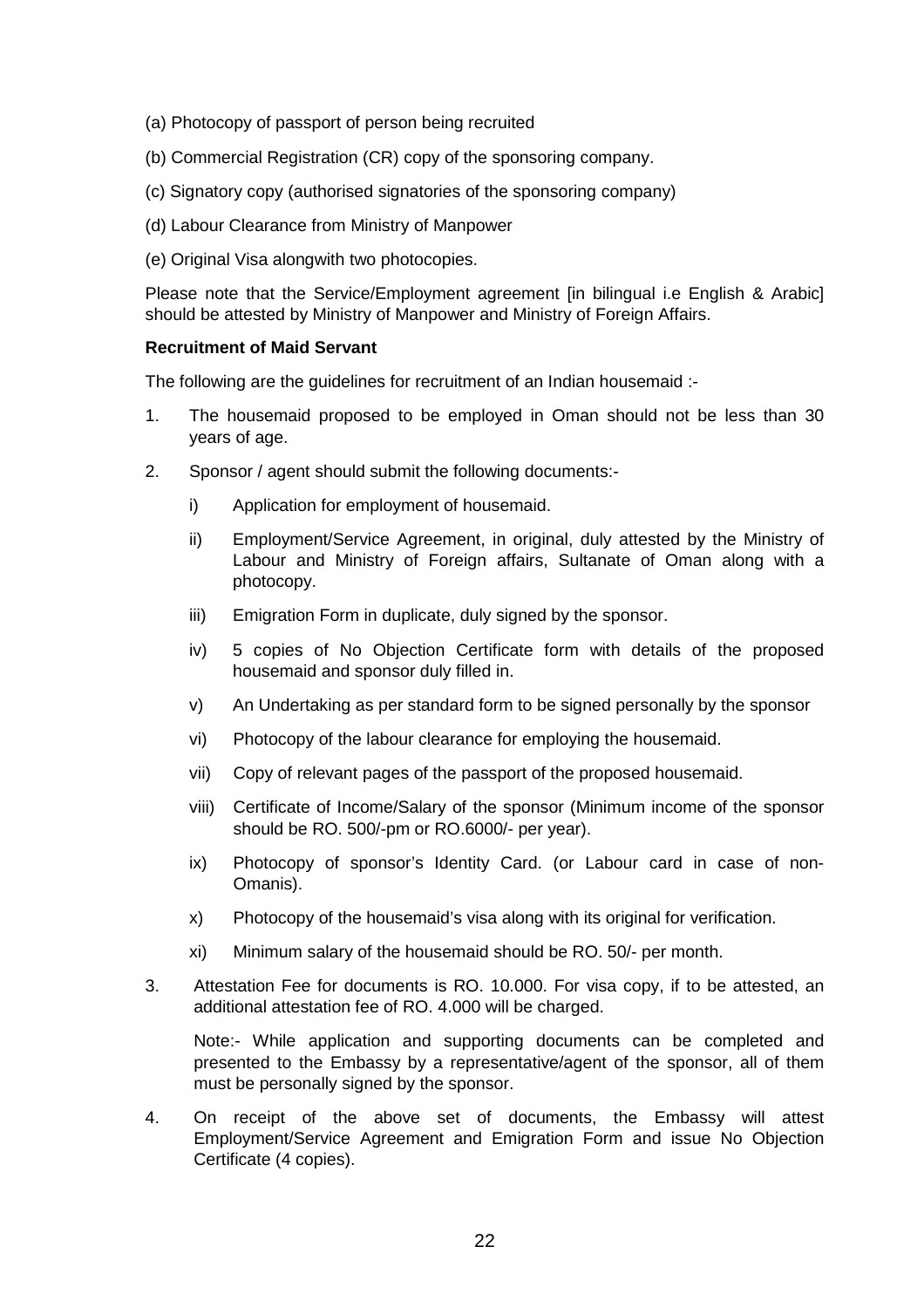- 5. The housemaid or her representative in India would present three copies of the No Objection Certificate to the office of the concerned Protector of Emigrants (list attached) for granting emigration clearance. The Protector of Emigrants will return all the three copies to the housemaid or her representative after stamping them and granting emigration clearance.
- 6. All the three copies of the No Objection Certificate duly stamped by the concerned Protector of Emigrants should be presented by her to the immigration authorities at the airport/exit point at the time of her departure. After immigration authorities at the airport/exit point have stamped all the three copies of the No Objection Certificate, the housemaid should collect one copy and bring to the Embassy on arrival in Oman. The remaining two copies will be retained by the immigration authorities at the exit point.
- 7. Sponsor/agent should bring/send to the Embassy the housemaid alongwith the copy of the NOC issued by the Embassy (and duly endorsed by the concerned Protector of Emigrants and immigration authorities in India) within 4 weeks of the arrival of the housemaid in Oman

# **Individual Employment Contract (Domestic Servants)**

Following documents are required to submitted along with the forms below: -

- (a) Photocopy of passport of person recruited
- (b) Commercial Registration (CR) copy of the sponsoring company.
- (c) Signatory copy (authorised signatories of the sponsoring company)
- (d) Labour Clearance from Ministry of Manpower
- (e) Original Visa along with two photocopies.

Please note that the Service/Employment agreement: [in bilingual i.e English & Arabic] should be attested by Ministry of Manpower and Ministry of Foreign Affairs.

## **Permit for Recruitment (Form VI) and Demand Letter Attestation**

The following are the documents to be attached along with Form - VI

- (a) Demand Letter addressed to recruiting agent with details on account of number of persons to be employed, description of employment, qualification, eligibility, salary.
- (b) A specimen of the Employment Contract.
- (c) Commercial Registration (CR) copy of the sponsoring company.
- (d) Signatory copy (authorised signatories of the sponsoring company).
- (e) Labour Clearance from Ministry of Manpower.

On the basis of above Permit for recruitment (Form VI) and Demand Letter attestation, recruiting agent obtains permission of the concerned Protector of Emigrants for recruitment.

Please note:- There is an additional service charge of RO. 2/- per person being recruited.